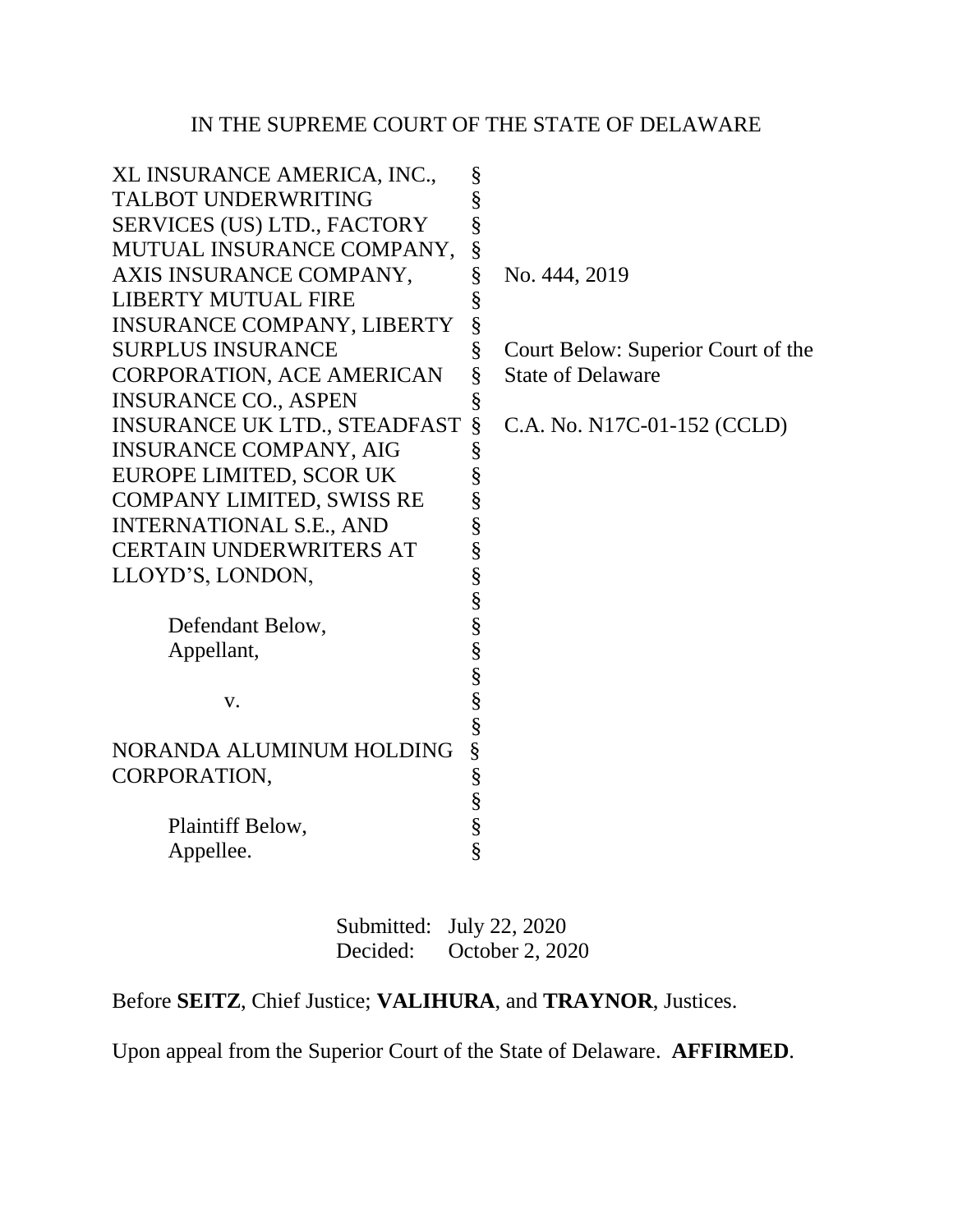Ilana H. Eisenstein, Esq., Rachel A.H. Horton, Esq., DLA PIPER LLP (US), Philadelphia, Pennsylvania; Aidan M. McCormack, Esq., DLA PIPER LLP (US), New York, New York; John L. Reed, Esq., Matthew Denn, Esq., (*argued*), Kelly L. Freund, Esq., DLA PIPER LLP (US), Wilmington, Delaware, *for Appellants/Cross-Appellees XL Insurance American, Inc., et al*.

David B. Goodwin, Esq., Christine S. Haskett, Esq., (*argued*), COVINGTON & BURLING LLP, San Francisco, California; David J. Baldwin, Esq., BERGER HARRIS LLP, Wilmington, Delaware, *for Appellee/Cross-Appellant Noranda Aluminum Holding Corporation.*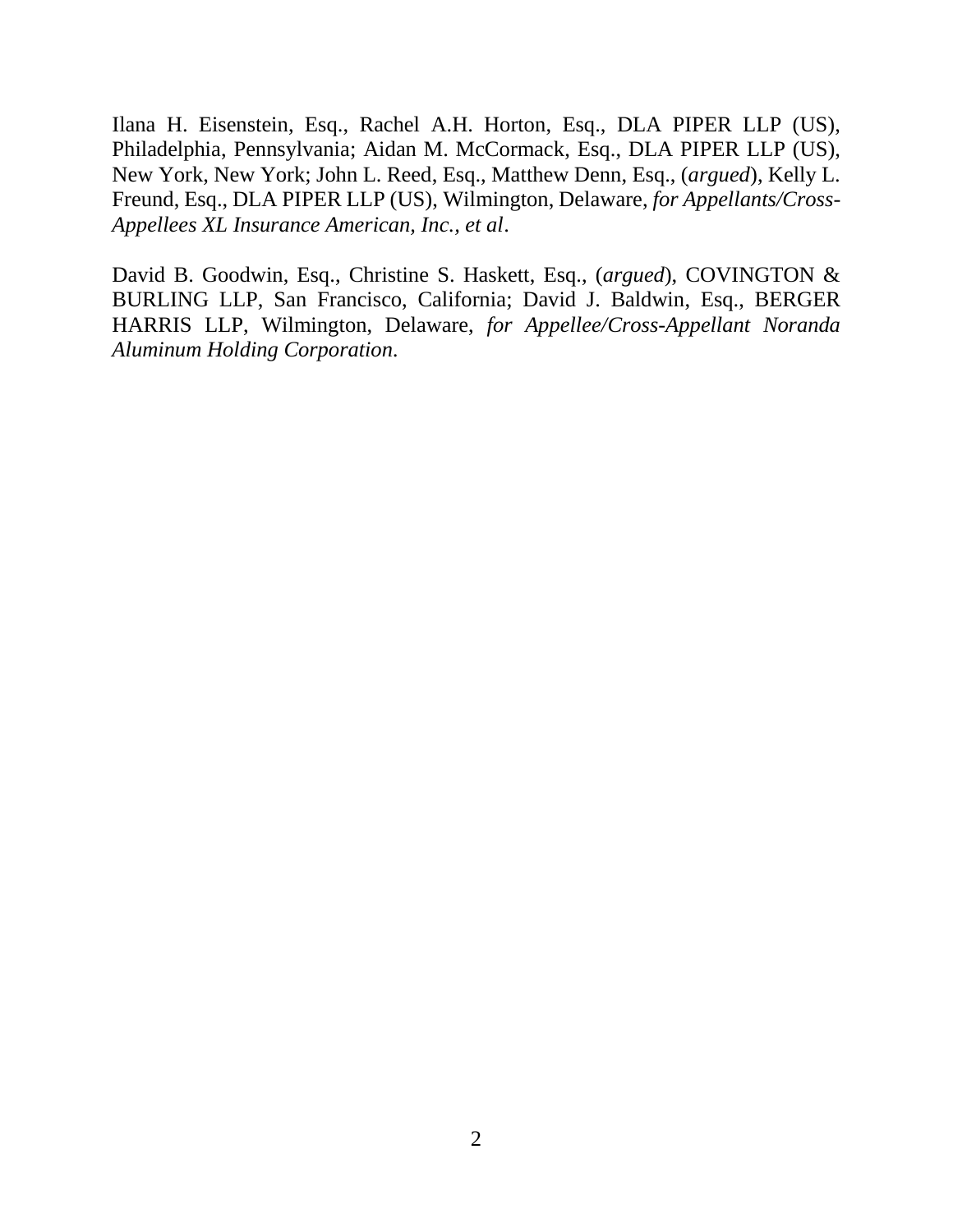#### **TRAYNOR**, Justice:

Following two operation-disabling accidents, an insured aluminum-products manufacturer, whose "all-risks" property-insurance policy included businessinterruption coverage, did not rebuild its damaged facility and consequently did not resume operations. The insured and its insurers agreed that the failure to rebuild and resume operations does not negate the business-interruption coverage. But when the insured submitted its business-interruption claim, the parties could not agree on how to calculate the insured's gross-earnings loss, which is the measure of the insurers' liability under the relevant policy. A lawsuit in the Superior Court ensued. After a seven-day trial, the jury found in favor of the insured, and the insurers appealed.

At trial, the insured's damages expert employed a model that measured the insured's gross-earnings loss by comparing the value of the insured's production had the accident not occurred with the value of its production after the accidents had it repaired and resumed operations with due diligence. Although the parties dispute whether the insurers took issue with this methodology—as opposed to its factual underpinnings—in the proceedings below, in this appeal, the insurers contend that the model is inconsistent with the policy's formula for calculating gross-earnings loss and that it grossly exaggerated the amount of the insured's claim. The insurers also challenge the insured's expert's factual assumptions and claim that he improperly included amounts that the insured had waived in an earlier property-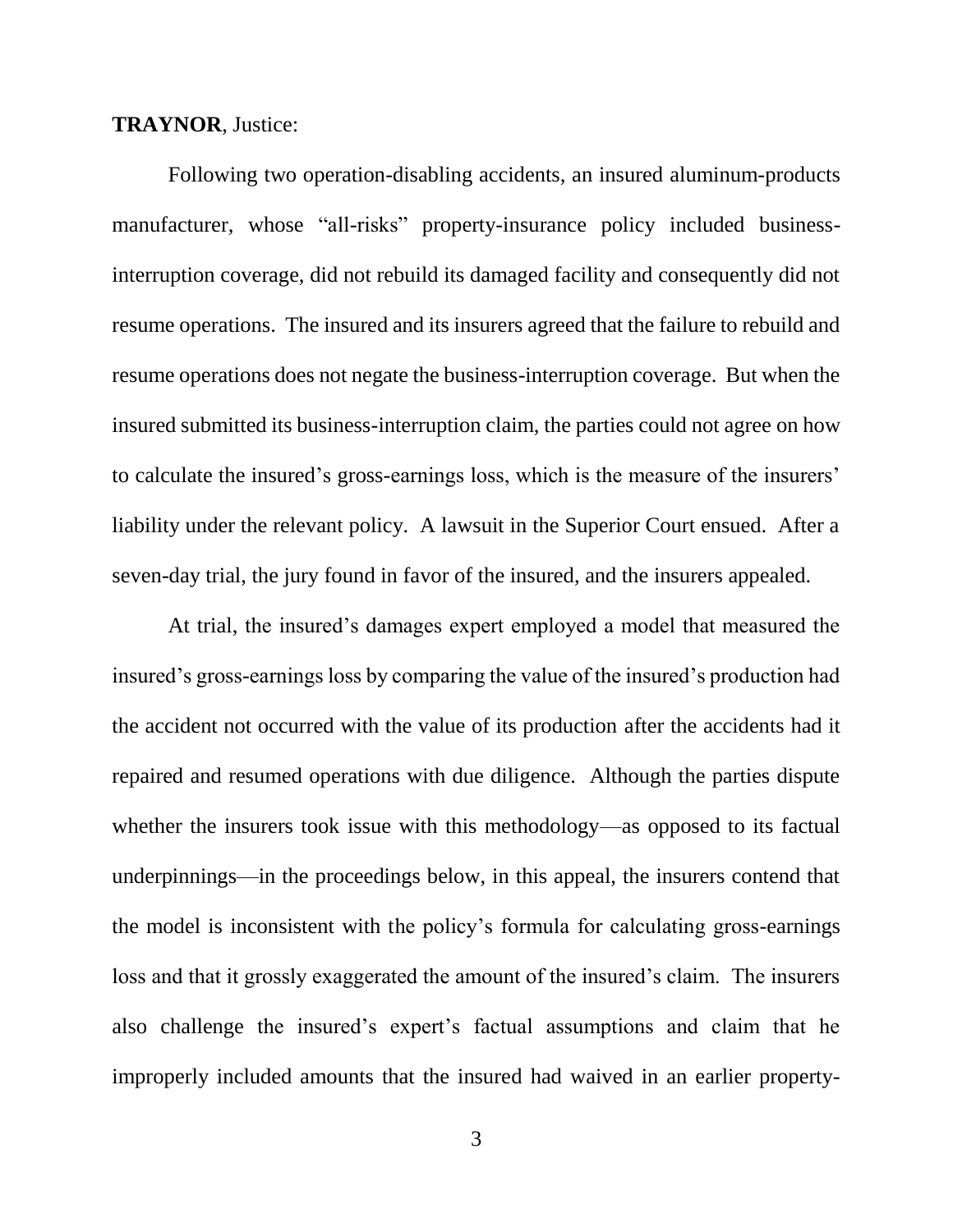damage settlement. For its part, the insured has cross-appealed, asking us to reverse the trial court's post-verdict reduction of the jury's verdict to eliminate recovery of an increased electrical expense that, according to the court, was not covered by the policy.

For the reasons that follow, we conclude that the insured's expert's damages model was consistent with the relevant policy provisions and that the trial court's determination that the factual assumptions made by the expert were sufficiently reliable for the jury to consider was not an abuse of discretion. Likewise, we hold that the insurers' claim that the earlier property-damage settlement precluded a portion of the insured's recovery is without merit. Finally, we agree with the Superior Court's conclusion that the insured's increased electrical expense was not, as presented, properly added to the insured's gross-earnings loss.

Therefore, we affirm.

#### **I. BACKGROUND**

#### **A. Factual Background**

Noranda, an aluminum-products manufacturer, operated an integrated aluminum smelting and casting plant in New Madrid, Missouri (the "Smelter"). At the Smelter, Noranda mined and refined raw materials, produced aluminum from the raw materials, and carried out other downstream activities to manufacture and sell finished aluminum products. The Smelter had three potlines, each with over 150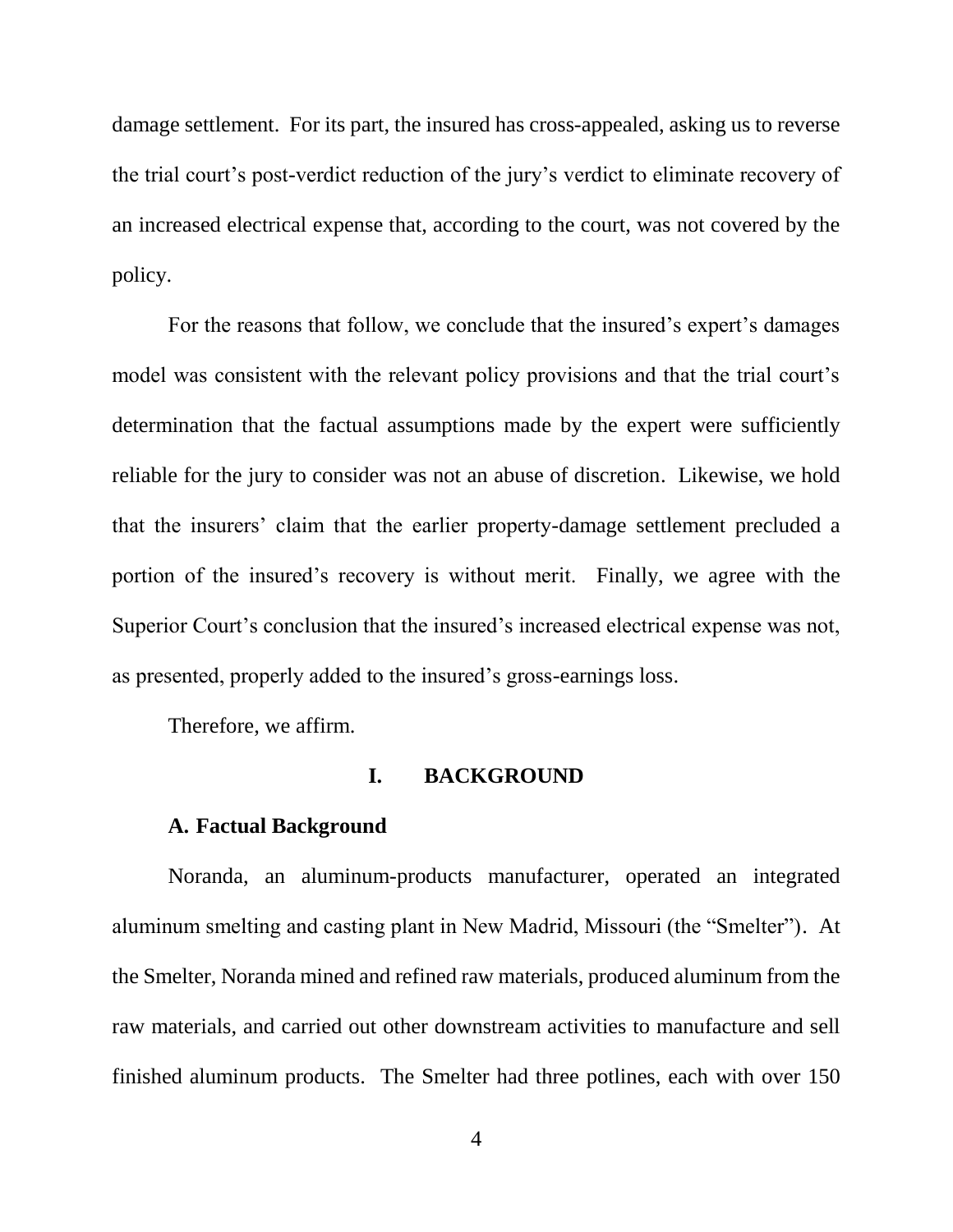steel containers, known as pots. An electrical current ran through the potlines to convert raw material into molten aluminum. The Smelter also had a casthouse where equipment shaped the molten aluminum into finished aluminum products.

From 2013 to 2015, Noranda recorded multi-million dollar losses due largely to a decline in aluminum prices. Industry analysts anticipated, however, that aluminum prices would rebound starting in the first quarter of 2016. In August 2015, an explosion at Noranda's casthouse damaged both the building and equipment (the "Casthouse Explosion"). The damage from the explosion limited production of one of Noranda's more profitable products. In the wake of this misfortune, Noranda's board of directors retained financial advisors to explore the company's restructuring options. In December 2015, the board decided that Noranda should pursue Chapter 11 bankruptcy protection while keeping the Smelter running to reduce costs and defer expenditures so that the company could remain in business until 2016, when aluminum prices were projected to rebound.

On January 7, 2016, a second accident occurred at the Smelter. A breakdown of electrical equipment—specifically, a switchgear—disrupted the operation of the potlines, causing molten aluminum to solidify in hundreds of pots in two of the Smelter's three potlines (the "Potline Freeze"). The two potlines were inoperable until the frozen aluminum could be extracted and the pots restarted.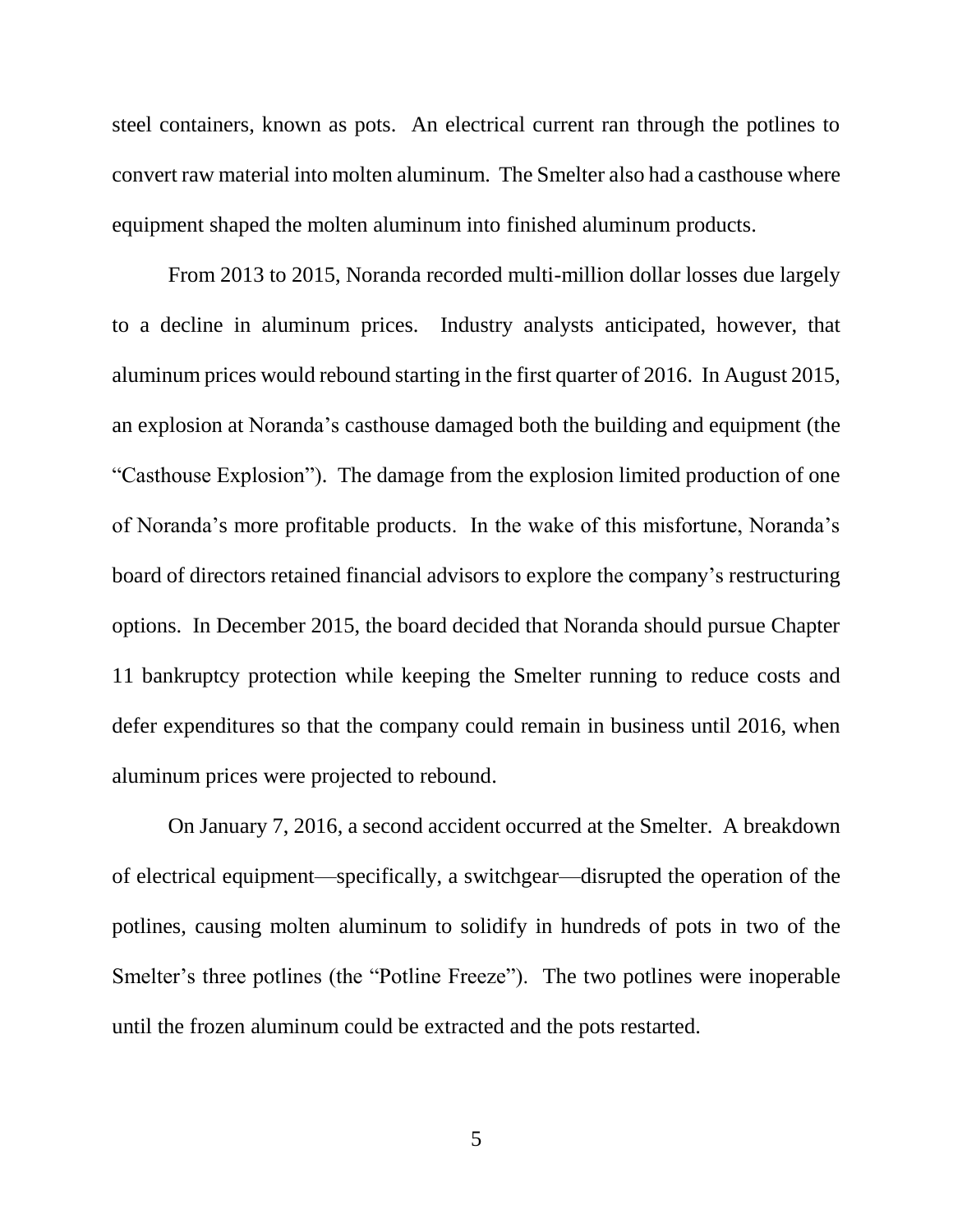In February 2016, Noranda filed a Chapter 11 bankruptcy petition. Even with the assistance of the bankruptcy process, however, it was no longer economically feasible to continue operating the Smelter. In March 2016, Noranda shut down the Smelter. In November 2016, Noranda sold the Smelter as part of its bankruptcy proceeding.

### **B. Insurance Claims**

At the time of the Casthouse Explosion and the Potline Freeze, the Smelter was covered by several "all risks" property-insurance policies, all of which have the same material terms, conditions, and exclusions. Noranda and its insurers (the "Insurers") agreed that the policy issued by Factory Mutual Insurance Company, which provided 50% of Noranda's coverage (the "Policy"), would be the relevant policy for Noranda's claims in this litigation. Noranda submitted claims for the Casthouse Explosion and the Potline Freeze for three categories of loss: property damage, business-interruption losses, and professional fees associated with claims preparation.

The Policy's property-damage component covered the cost to repair the Smelter. Noranda and the Insurers settled the property-damage claims for both accidents for approximately \$38.5 million, of which about \$16 million was related to the Potline Freeze. As a condition of the settlement of the Potline Freeze claim, Noranda released the Insurers from liability from any claims relating to the Potline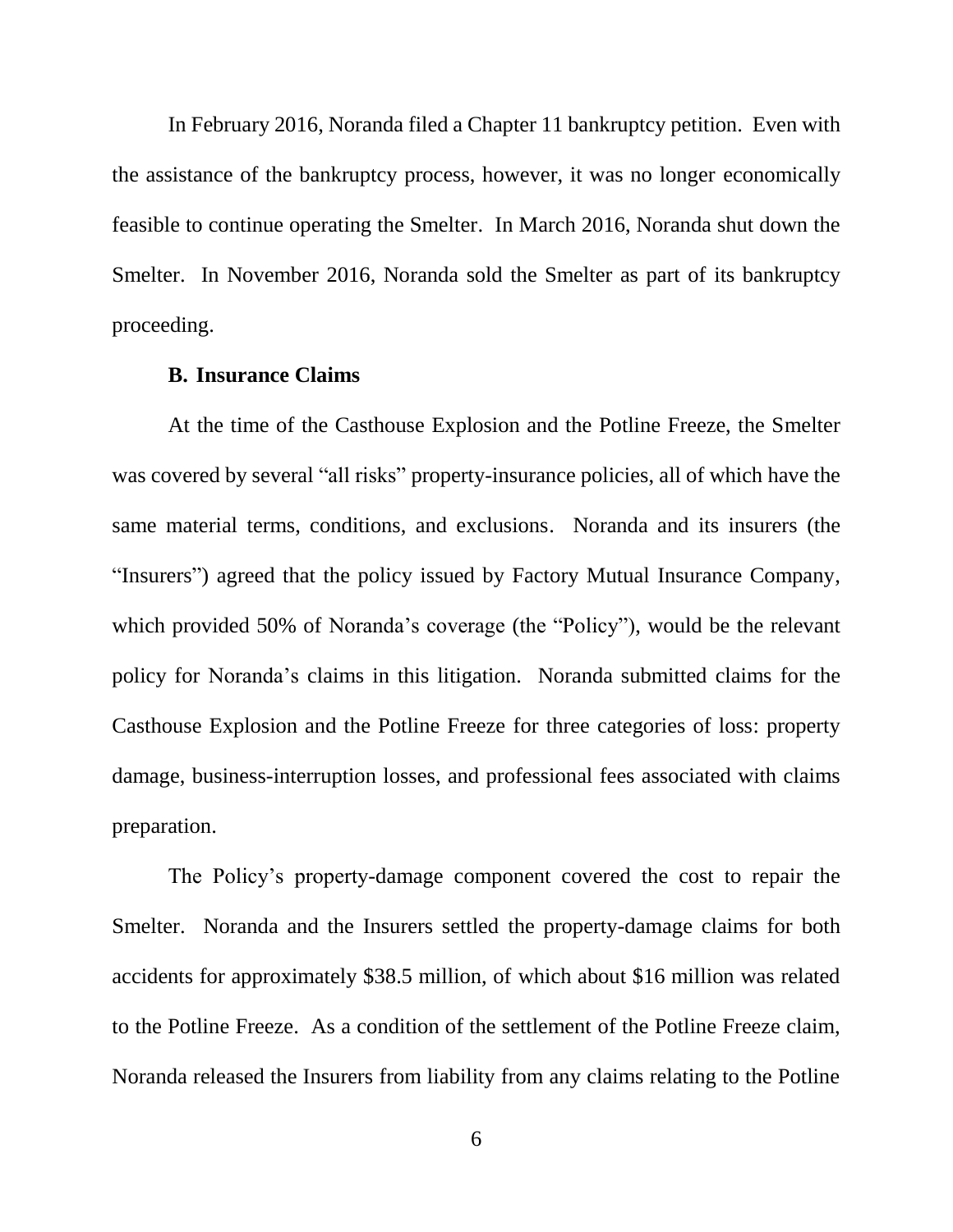Freeze except "any portion of the [Potline Freeze Claim] relating to any replacement costs or non-property damages."<sup>1</sup>

The Policy's business-interruption component covers lost earnings resulting from the accidents for a defined time period during which the business interruption persists. The Insurers paid Noranda approximately \$5.6 million for claimed business-interruption losses associated with the Casthouse Explosion, but denied the remainder of Noranda's business-interruption claim, including all of the businessinterruption losses associated with the Potline Freeze. The Insurers also denied Noranda's claim for professional fees related to the Potline Freeze.

### **1. The GROSS EARNINGS formula**<sup>2</sup>

Noranda elected to pursue its business-interruption loss from the Casthouse Explosion and the Potline Freeze under the GROSS EARNINGS formula of the Policy,<sup>3</sup> which provides that Noranda's loss is to be measured as follows:

- 1) The recoverable GROSS EARNINGS loss is the Actual Loss Sustained by the Insured of the following during the PERIOD OF LIABILITY:
	- a) Gross Earnings;

<sup>&</sup>lt;sup>1</sup> Answering Br. at 14 (quoting App. to Opening Br. at A2406).

<sup>&</sup>lt;sup>2</sup> Unless otherwise defined in this opinion, capitalized terms have the meaning or should be interpreted as set forth in the Policy.

 $3$  The Policy provided Noranda with the option to pursue a business-interruption claim based on GROSS EARNINGS AND EXTENDED PERIOD OF LIABILITY formula or a GROSS PROFIT formula.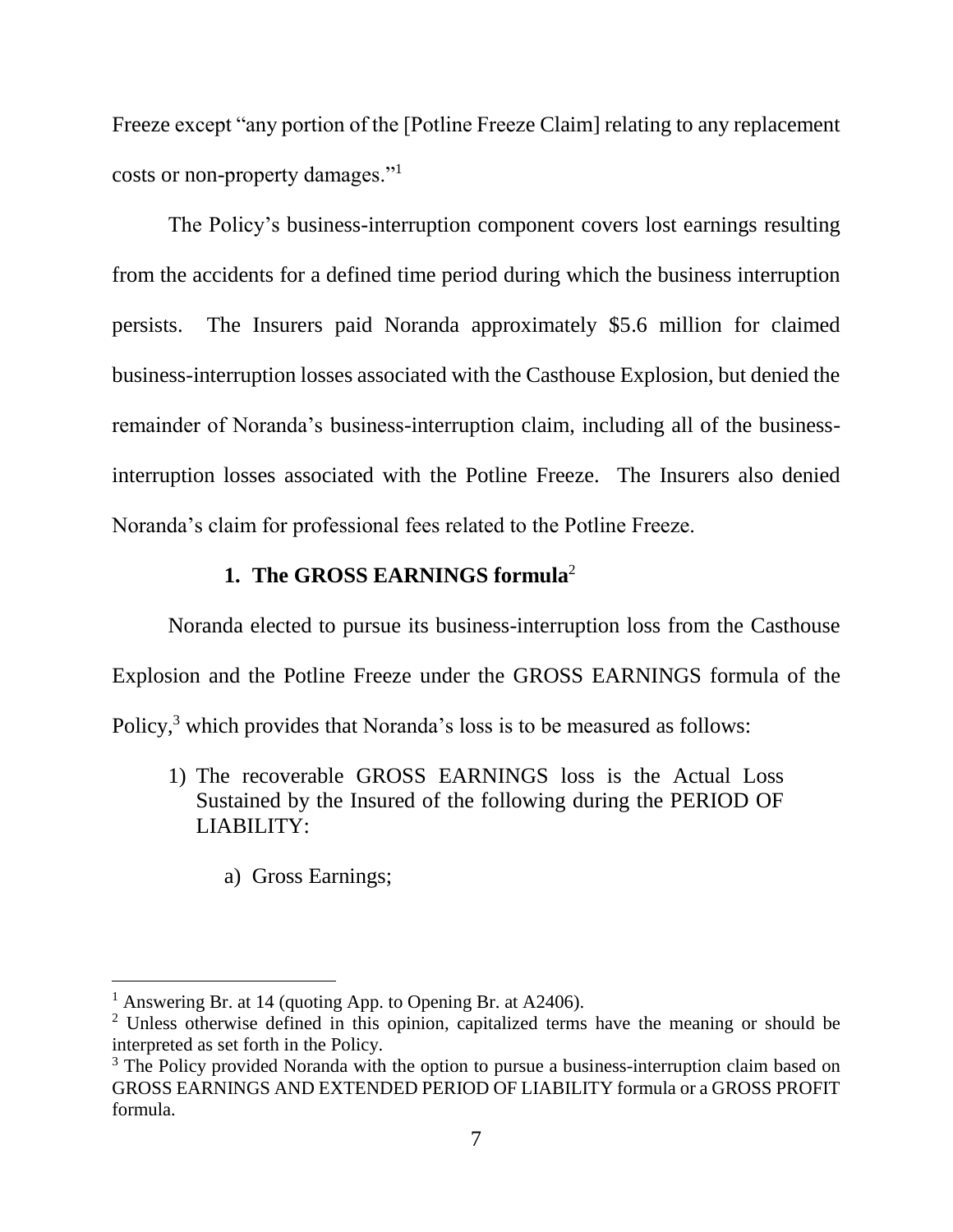- b) less all charges and expenses that do not necessarily continue during the interruption of production or suspension of business operations or services;
- c) less ordinary payroll; and
- d) plus all other earnings derived from the operation of the business.
- e) Ordinary Payroll . . . to the extent such payroll continues following the loss and would have been earned had no such interruption happened.<sup>4</sup>

The Policy defines the "PERIOD OF LIABILITY" of a business-interruption claim as the period beginning at the time of the accident and "ending when with due diligence and dispatch the building and equipment could be: i) repaired or replaced, and ii) made ready for operations, under the same or equivalent physical and operating conditions that existed prior to the damage."<sup>5</sup> The Policy defines "Gross Earnings" as "the net sales less cost of all raw stock, materials and supplies used in such production."<sup>6</sup>

## **C. The Experts' Calculations**

Each party retained an expert forensic accountant to calculate Noranda's business-interruption loss. Noranda retained Christopher Hess, and the Insurers

<sup>4</sup> App. to Opening Br. at A205–06. For the sake of clarity in distinguishing the components of the GROSS EARNINGS formula, we refer to the resulting calculation as the "Measurement of Loss." <sup>5</sup> *Id.* at A211–12. The parties disputed the PERIOD OF LIABILITY below. The issue was submitted to and considered by the jury. The PERIOD OF LIABILITY is not challenged on appeal.

<sup>6</sup> *Id.* at A206.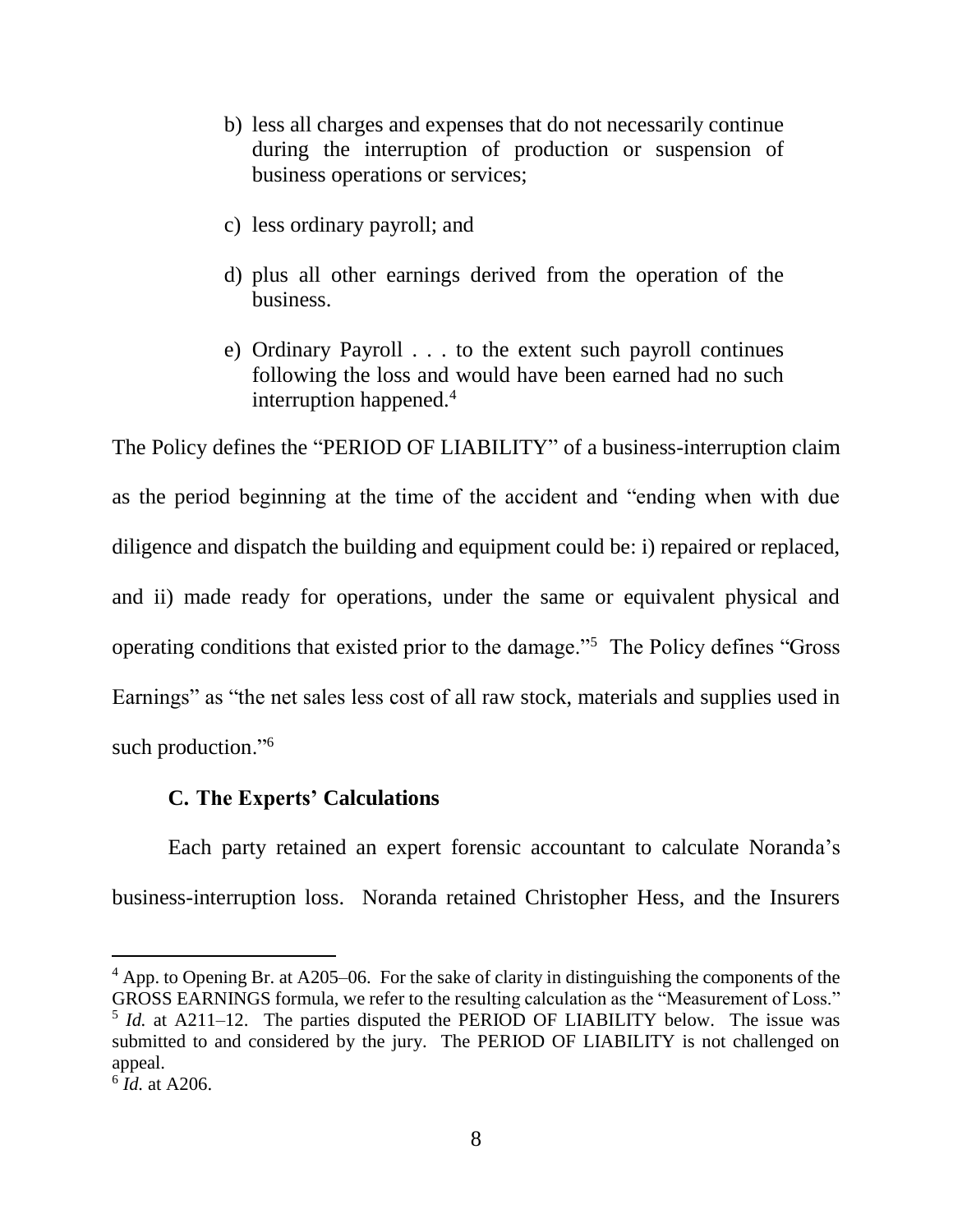retained Peter Karutz. The parties agreed that subpart (a) of the GROSS EARNINGS formula (the "Gross Earnings Component")<sup>7</sup> was designed to measure the insured's loss of Gross Earnings during the PERIOD OF LIABILITY. In calculating the Gross Earning Component, the parties further agreed that a comparison should be made between Noranda's Gross Earnings if the accidents had not occurred (the "But For World") with Noranda's Gross Earnings if the accidents occurred and Noranda made repairs (the "Hypothetical Repair World").<sup>8</sup> Both parties reasoned that this was the appropriate comparison for determining the Gross Earnings Component because the Policy requires Noranda to mitigate its losses. The parties further agreed that, had Noranda repaired the Smelter, Noranda's Gross Earnings would gradually ramp up—increasing production thereby reducing its earnings loss—as the two frozen pots were brought back into operation. Thus, Noranda's Gross Earnings loss would gradually decrease over the PERIOD OF LIABILITY.

 $<sup>7</sup>$  The parties interchangeably refer to the Gross Earnings Component as "lost production," "lost</sup> margin," and "net revenues."

<sup>&</sup>lt;sup>8</sup> App. to Opening Br. at A1675 (Hess, testifying for Noranda, stated that "the two scenarios are both hypothetical: One, as if the accident never happened, a projection . . . of what they would have done absent the loss. The other . . . you're trying to project [Noranda's lost production] had they come back and rebuilt . . . ."); A1971 (Karutz, testifying for the Insurers, conceded "that the correct comparison for assessing Noranda's lost margin is between what would have happened if there had been no accidents and what would have happened if there were accidents but Noranda had gone ahead and made repairs.").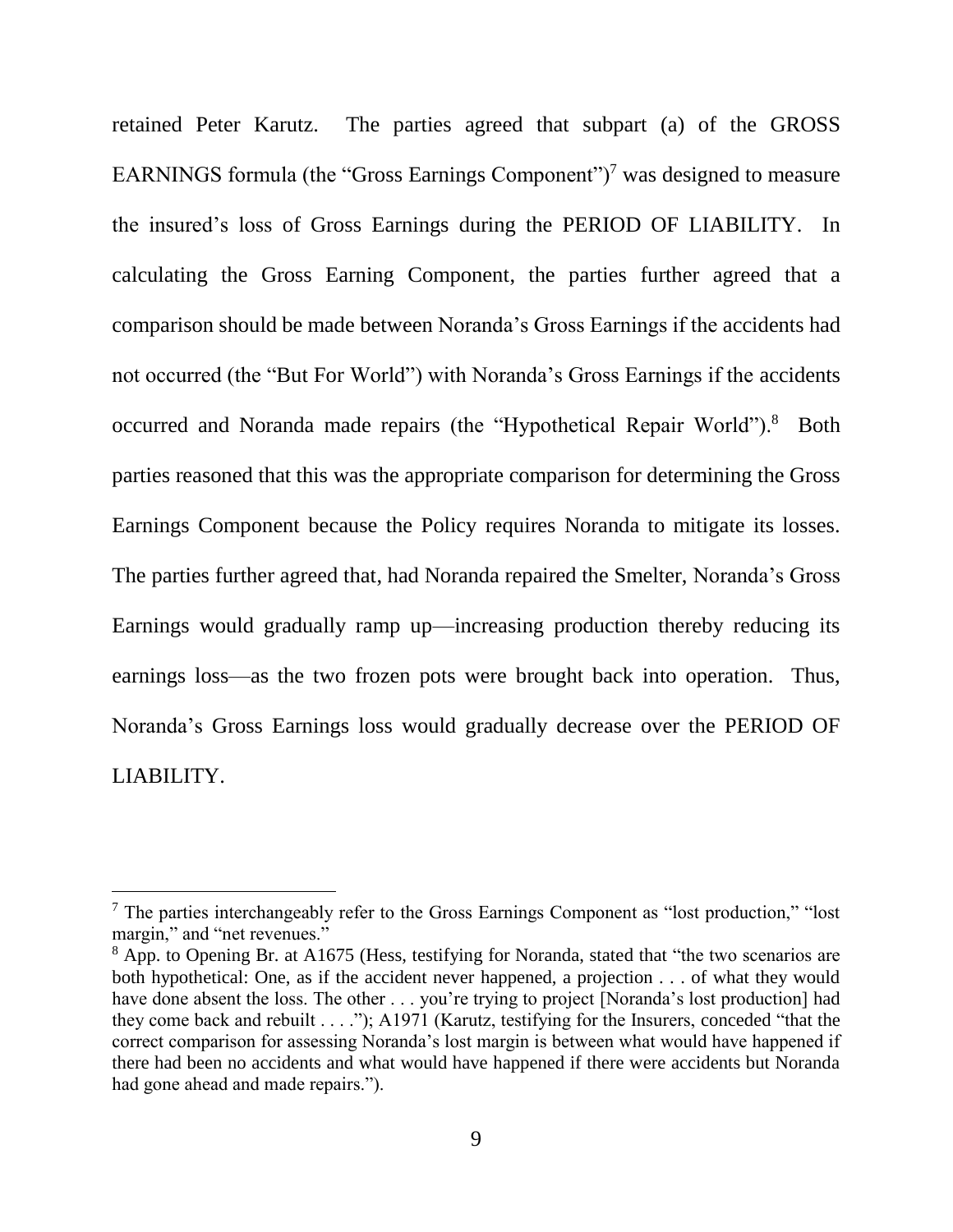The parties differed, however, as to whether the comparison between the But For World and the Hypothetical Repair World applied to all components of the GROSS EARNINGS formula.<sup>9</sup> According to Hess, Noranda's expert, this comparison applied across all parts of the GROSS EARNINGS formula. According to Karutz, the Insurers' expert, the But For World and Hypothetical Repair World comparison only applied to the Gross Earnings Component, not to subpart (b) (the "Charges and Expenses Component") or subpart (c) (the "Payroll Component").

Similar to his calculation of the Gross Earnings Component, when calculating the Charges and Expenses Component and the Payroll Component, Hess compared Noranda's But For World expenses and Noranda's Hypothetical Repair World expenses. At this step, Hess made two critical assumptions. First, based on information provided by the Smelter's former manager, Chad Pinson, Hess understood that in the But For World Noranda anticipated laying off numerous employees, but that Noranda may not have executed the layoffs in the Hypothetical Repair World. This conformed to Hess's prior experience with potline freeze claims.

 $9$  On appeal, only subparts (a), (b), and (c) are at issue. The Insurers initially argued that "ordinary payroll" (subpart (c)) and "Ordinary Payroll" (subpart (e)) refer to the same type of payroll expense, attributing no significance to the capitalization (*see* App. to Opening Br. at A391), but, on appeal, argue that the Policy requires these costs to be incurred in order to be included in the calculation. Noranda argued that the capitalization was significant—a point the Superior Court agreed with in its summary judgment ruling—and did not claim coverage under subpart (e) *Id.* at A309.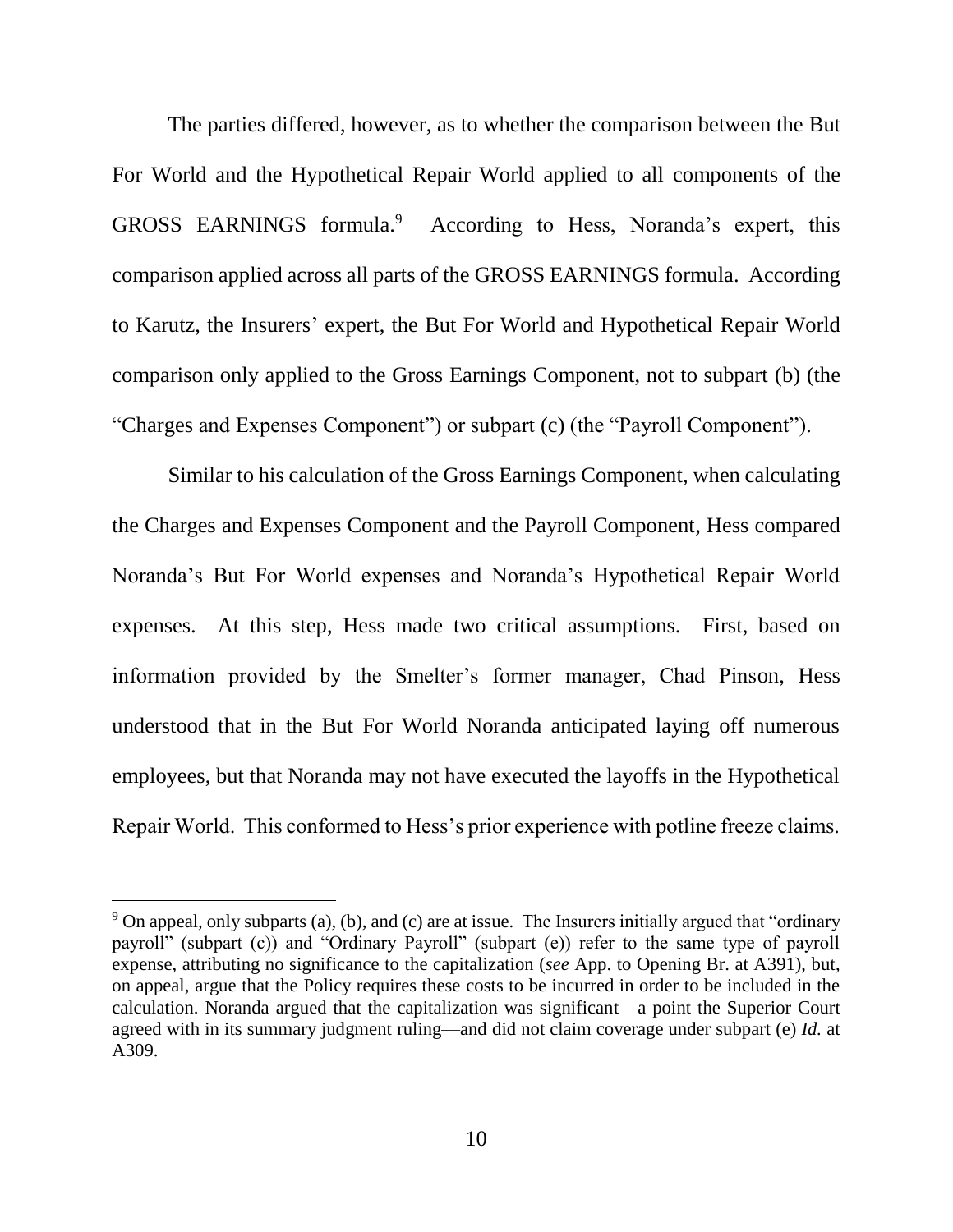From that experience, Hess opined that labor "is not variable," meaning payroll does not necessarily decrease proportionally with decreased or interrupted production.<sup>10</sup>

According to Hess, repairing and restoring operations after a potline accident required three categories of labor: (1) reline labor, (2) restart labor, and (3) "babysitting" labor. Hess considered the relining and restarting labor as repair labor that was covered in the property-damage settlement. The third category of labor, defined by Hess as "babysitting" labor, was a separate category of post-repair, operational labor that involved monitoring the newly restarted pots and gradually ramping up production.

Before trial, Hess recalculated the Payroll Component associated with the Potline Freeze initially included in his expert report to reflect a more conservative approach. In his recalculation, Hess calculated varying labor expenses throughout the PERIOD OF LIABILITY to reflect an initial decrease in Noranda's labor force while the pots were relined and restarted, and then a gradual increase as post-repair production ramped up and additional labor was needed to "babysit" the pots. These assumptions regarding Noranda's increased projected labor expense had it undertaken the diligent repair of the Smelter with a gradual resumption of operations are central to the Insurers' objection to Hess's damages calculation.

 $10$  App. to Opening Br. at A1570.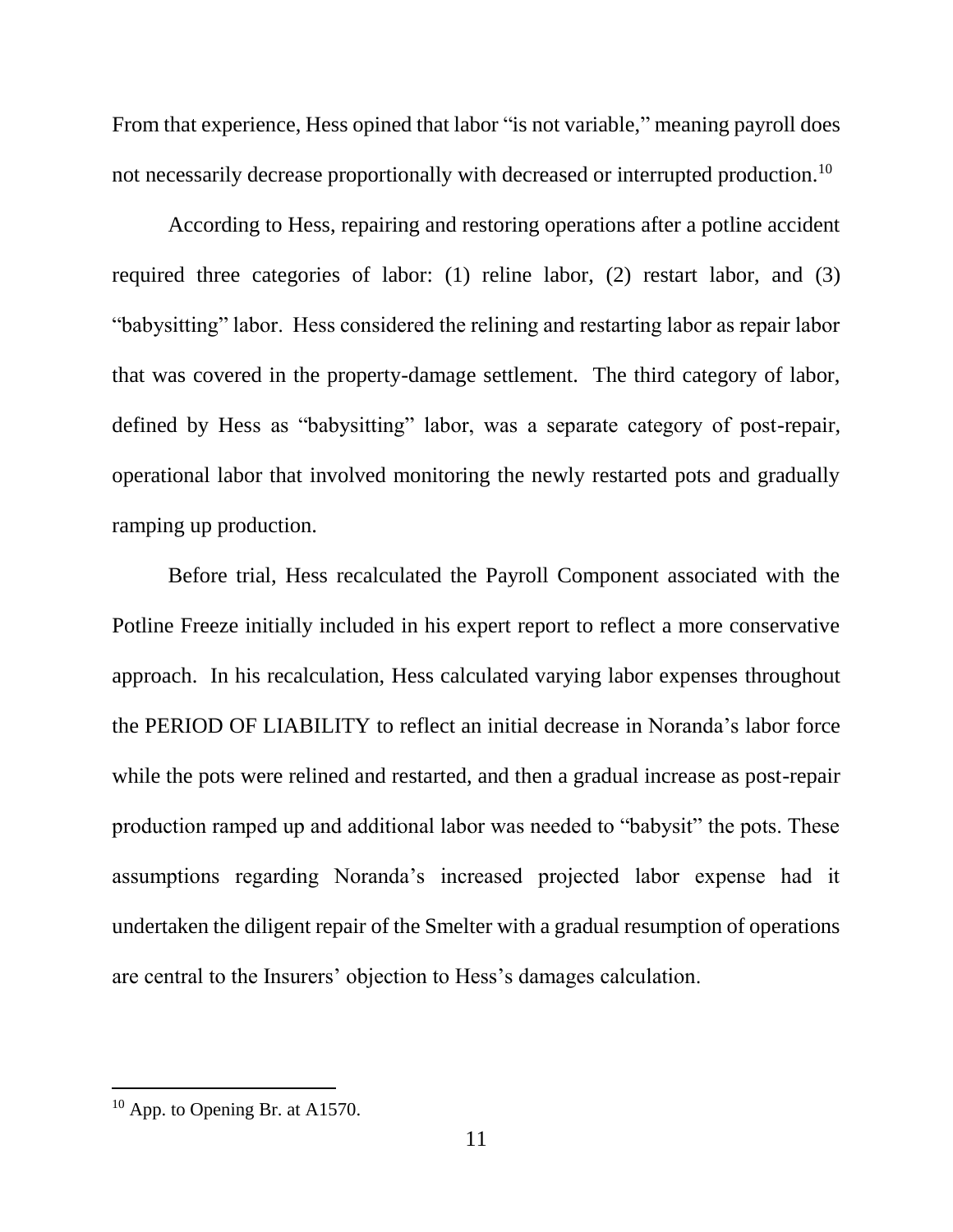Second, based on his experience working on potline freeze claims, Hess understood that the amount of electricity needed for a partially functioning potline would be higher than the amount needed for a fully functioning potline. Hess referred to this disproportionate electrical expense as an "electrical inefficiency" incurred after pots have been repaired, but before the pots are capable of full production capacity, and set the increased expense at \$7,461,117.<sup>11</sup> Accordingly, Hess added that figure to Noranda's loss. With this addition, Hess calculated Noranda's Gross Earnings loss to be approximately \$43 million. The record is unclear as to how Karutz calculated the Charges and Expenses Component, but his testimony suggests that, in his view, only incurred expenses could be included in the Gross Earnings loss calculation.

According to Karutz, the Payroll Component involved comparing the But For World with the real world rather than the Hypothetical Repair World. Karutz's expert report indicated that a proper calculation of the Measurement of Loss required Noranda's saved payroll to be subtracted from the lost value of production, and as mentioned, that the policy only allowed for incurred expenses to be used in the calculation. Karutz calculated minimal saved labor until the shutdown of the Smelter in March 2016, after which time Karutz calculated Noranda's labor expenses to be zero. Karutz calculated Noranda's real world labor expenses as zero

 $11$  App. to Opening Br. at A1659.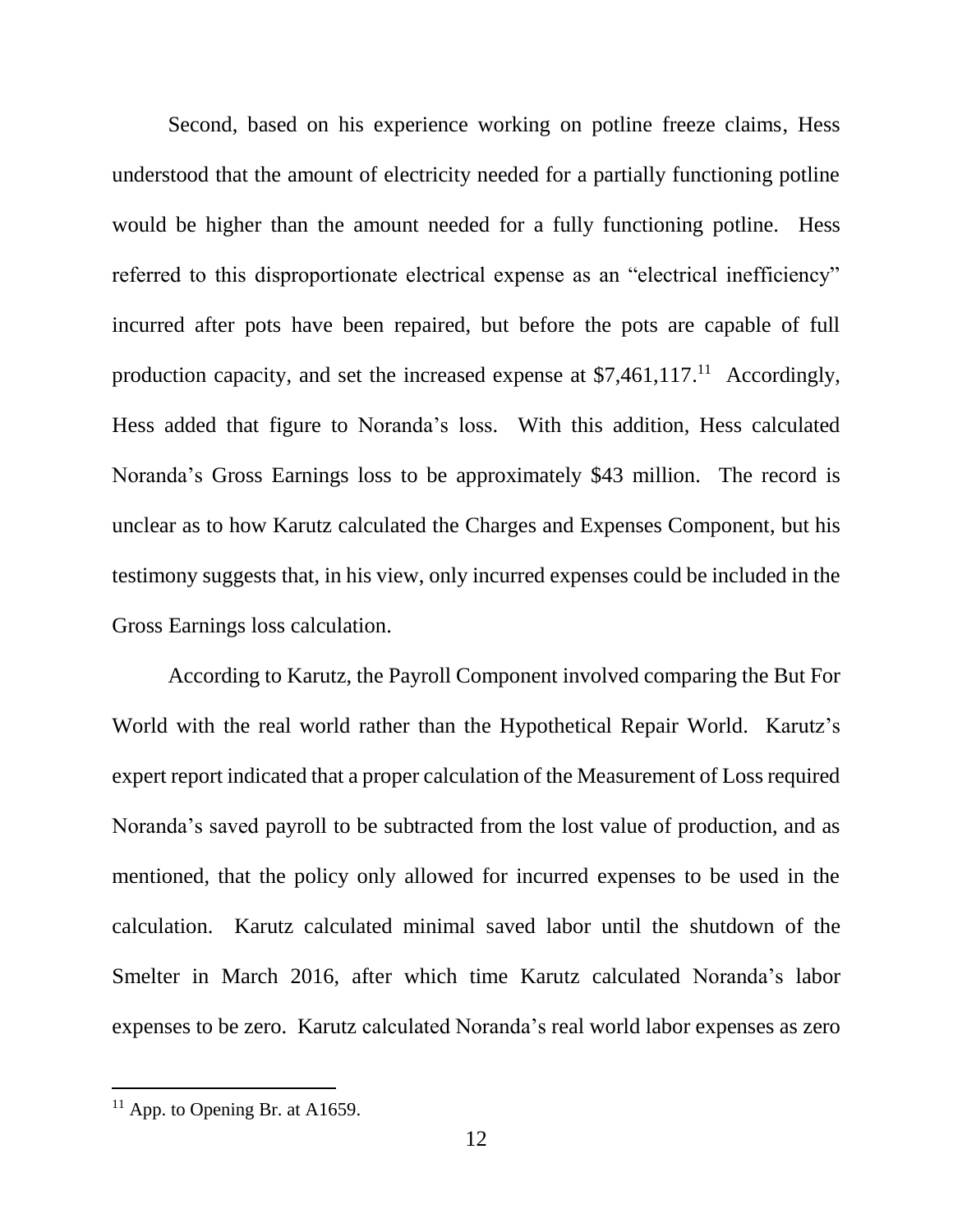by including the saved labor expenses for potline three, not because the Potline Freeze impacted that potline, but because in the real world Noranda shut down all the potlines. By assuming Noranda's Gross Earnings loss would have been minimal due to its financial distress in addition to assuming no reimbursement for labor expenses after the shutdown of the Smelter, Karutz's Measurement of Loss calculations resulted in drastically lower recovery for Noranda in relation to the Casthouse Explosion and no recovery for Noranda in relation to the Potline Freeze.<sup>12</sup> Given the parties' widely divergent views on how to calculate Noranda's Measurement of Loss, it is not surprising that the Insurers denied Noranda's claim and that this lawsuit followed that denial.

### **D. Trial Court Proceedings**

 $\overline{a}$ 

In the proceedings below, the issues presented to us on appeal traveled a meandering path, which we will briefly retrace here.<sup>13</sup>

On a motion for partial summary judgment, the Insurers argued, among other things, that Karutz's method of subtracting all three potlines' payroll in calculating

<sup>&</sup>lt;sup>12</sup> Noranda calculated its Measurement of Loss for the Casthouse Explosion to be \$23,136,292 and for the Potline Freeze to be \$28,206,907. App. to Opening Br. at A2298. Karutz calculated Noranda's Measurement of Loss for the Casthouse Explosion to be \$5,489,873 and for the Potline Freeze to be \$0. *Id.* at A733-35.

<sup>&</sup>lt;sup>13</sup> We note that the principal basis for the Insurers' denial of coverage and their principal defense in the Superior Court was that Noranda's claims were barred under the Policy's "idle periods" exclusion. *See Noranda Aluminum Holding Co. v. XL Ins. Am. Inc.*, 2019 WL 1399956, at \*6 (Del. Super. March 21, 2019). The Superior Court denied the Insurers' summary-judgment motion and its post-trial motion for judgment as a matter of law on the basis of that exclusion. The Insurers did not appeal those decisions.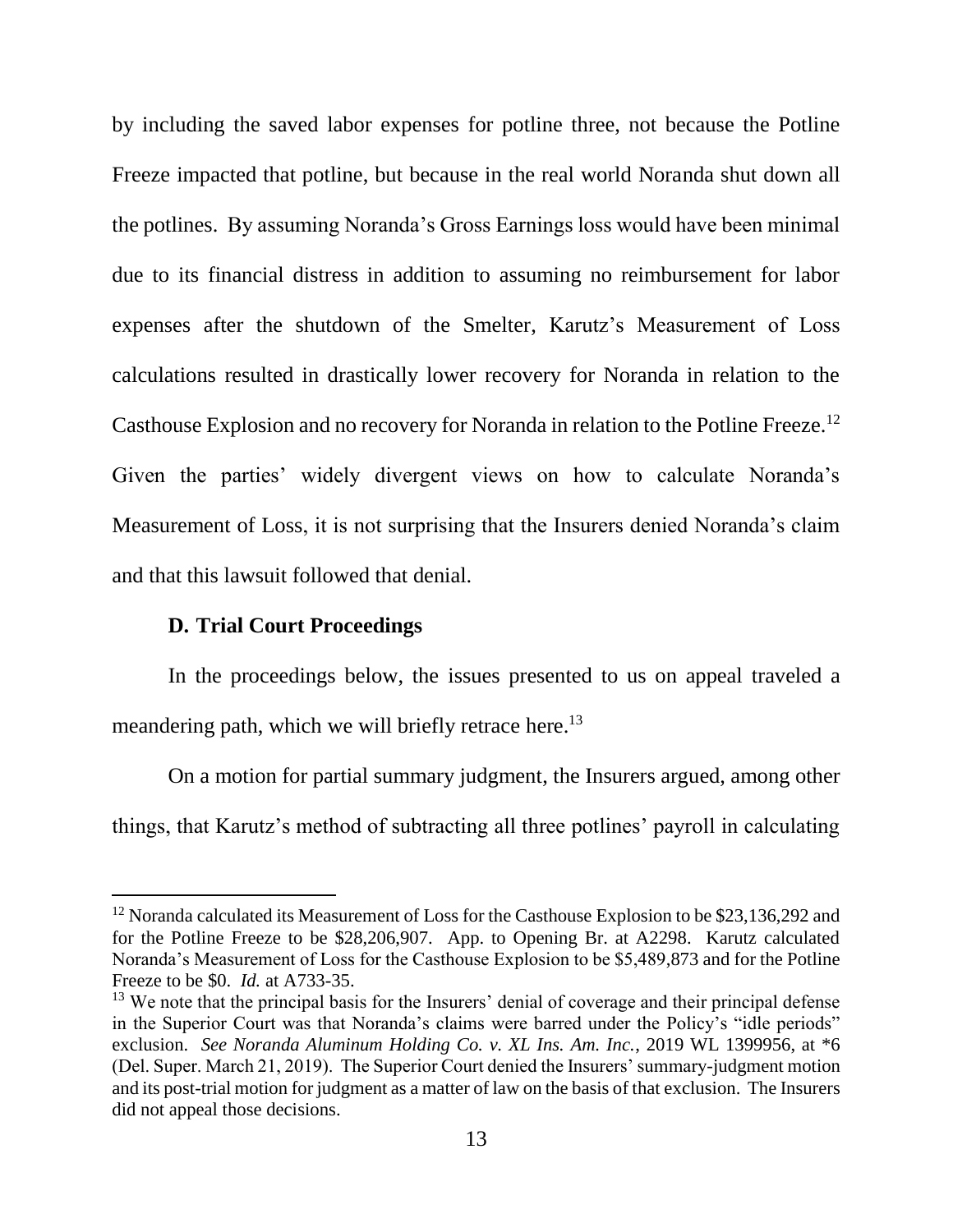Noranda's real world payroll was the correct method for calculating the Gross Earningsloss according to the Policy. Although the Superior Court did not explicitly declare whether the But For World should be compared to the real world or the Hypothetical Repair World, it denied the Insurers' motion because Karutz subtracted the payroll for all three potlines instead of just the two that were damaged in the Potline Freeze:

> [T]he Court believes the parties are in basic agreement. The dispute here is about who or what is included in each category. The issue is complicated by the fact that, at some point after the destruction of potlines one and two, the company decided to or was forced to close the entire facility. As such, the Insurers now want to subtract the payroll for employees who worked on potline three and were let go when the facility closed, even though they agree the loss of gross earnings only relates to potlines one and two. The Court agrees with Noranda that this is not only inconsistent with the policy but also fundamentally unfair. *The simple answer here is that only the earnings that would have been attributable to potlines one and two and the payroll that was saved in the operation of these two potlines should be used in the gross earnings calculation*.

> Additionally, because the policy does not cover any time element losses attributable to bankruptcy, it follows that *any "ordinary payroll" saved by Noranda as a result of its bankruptcy proceedings should not factor into the gross earnings calculation*. *Only "ordinary payroll" saved on the two potlines affected by the physical property damage that the policy covers should be deducted from "Gross Earnings," as used in subparagraph "a."* Any "ordinary payroll" saved on the third potline that was idled due to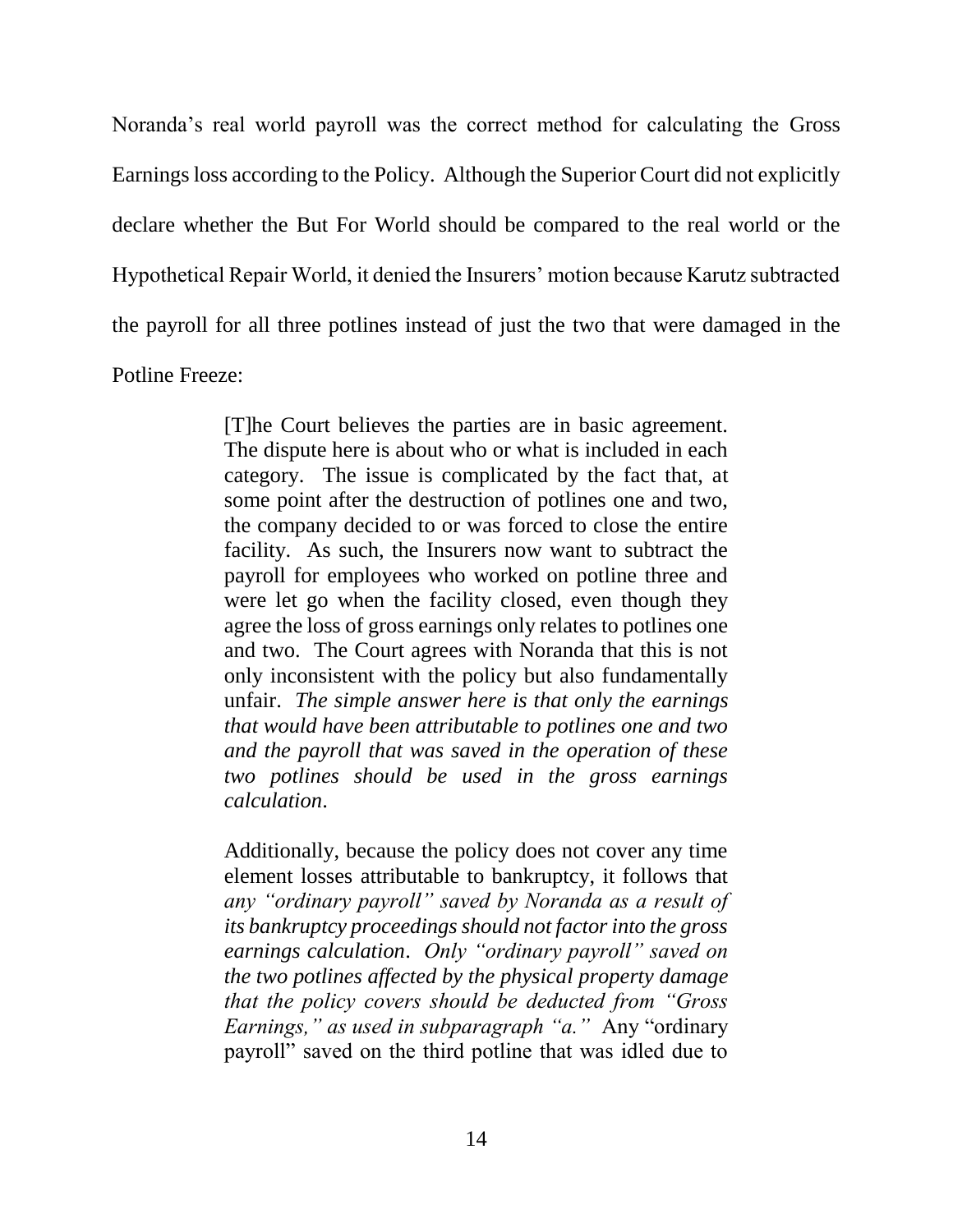Noranda's bankruptcy is irrelevant to the calculation of recoverable gross earnings.<sup>14</sup>

Responding to the court's summary judgment ruling, Karutz revised his expert report so that it only subtracted the payroll for potlines one and two.

Both parties then submitted motions *in limine* seeking to exclude the other's expert from testifying, each arguing that the opposing expert's calculations did not follow the court's order. Noranda argued that Karutz's comparison of But For World labor expense to real world labor expense ran contrary to the order because the real world included saved labor expenses attributable to bankruptcy, which the court held should not factor into the calculation. And, for their part, the Insurers argued that Hess's calculations were inconsistent with the order because, instead of deducting labor expenses saved in the operation of potlines one and two, Hess added labor expenses. The Insurers also argued that Noranda's claim for the electrical inefficiency expense should be precluded as it was not covered by any section of the business-interruption coverage. The Insurers noted that Noranda had represented it was not relying on the "Extra Expense" section of the Policy, and argued that "there [was] simply no basis in the Policy for adding this phantom expense."<sup>15</sup>

<sup>14</sup> *Noranda Aluminum Holding Co. v. XL Ins. Am., Inc.*, 2019 WL 1399956, at \*6 (Del. Super. March 21, 2019) (emphasis added).

<sup>&</sup>lt;sup>15</sup> App. to Opening Br. at A479.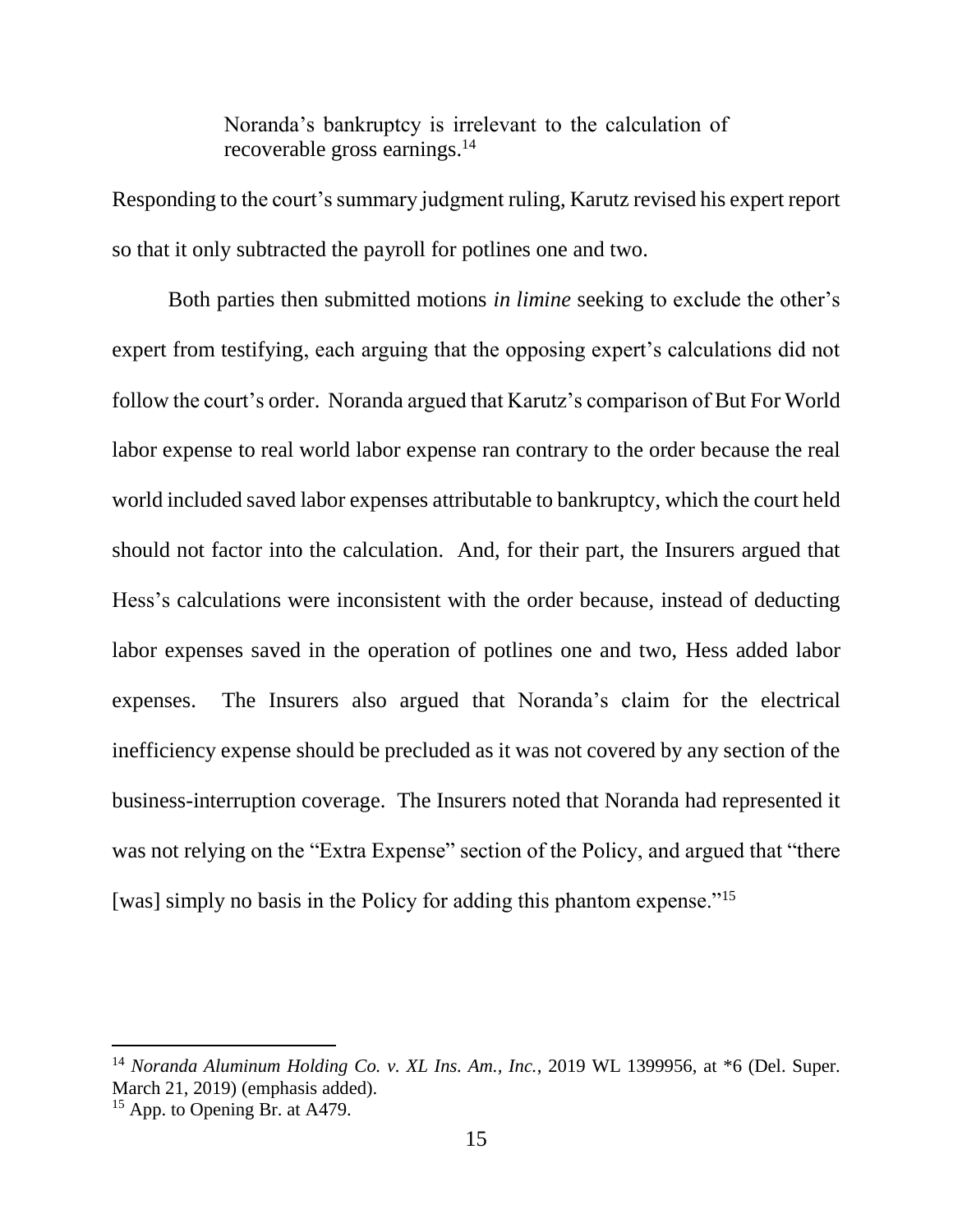At the pre-trial conference, the court reserved its decision on the motions *in limine* until after *voir dire* of the experts during trial. After *voir dire* of Hess, the Insurers renewed their request that the court preclude Hess from testifying. The court allowed Hess to testify, but reserved decision on whether his testimony should be struck.

After Noranda rested, the Insurers moved for judgment as a matter of law, again questioning Hess's testimony, arguing that the payroll that Hess included under the Payroll Component of the GROSS EARNINGS formula had already been reimbursed under the property-damage settlement. They argued further that even if the payroll had not been included in the settlement, all expenses, including payroll and electrical expenses, must have been incurred to be covered under the Policy. The court again reserved decision on the motion.

After *voir dire* of Karutz, the court ruled that Karutz could not testify to the opinion expressed in his report that Noranda could only account for labor expenses if incurred because it reflected a flawed interpretation of the Policy and "not an expert opinion concerning what is the hypothetical world of bringing [the plant] back together."<sup>16</sup> The court, however, allowed Karutz to offer opinions set forth in a supplemental report he had authored rebutting Hess's Hypothetical Repair World inputs. After the court excused the jury on the last day of trial, the Insurers again

<sup>16</sup> *Id.* at A2059.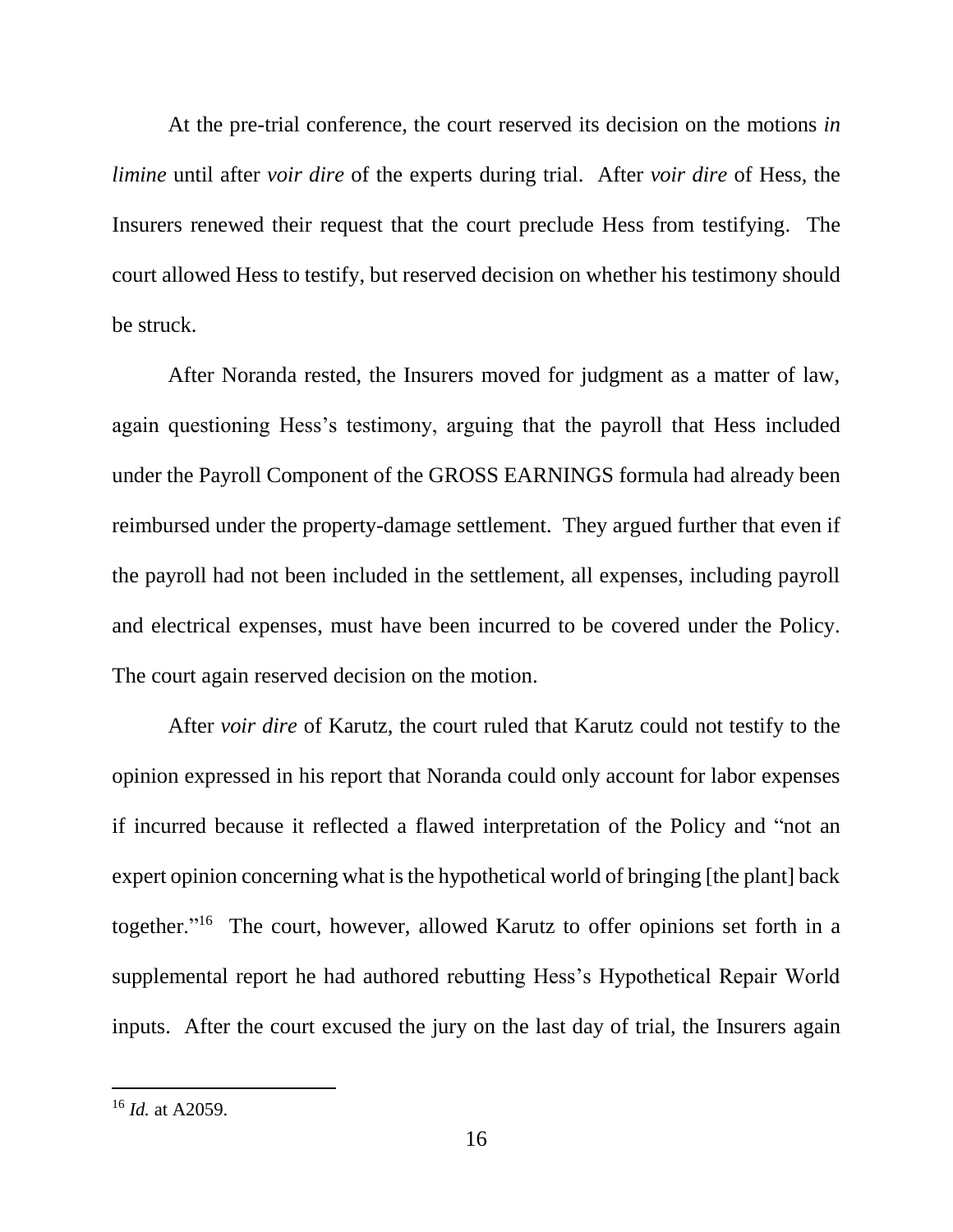moved for judgment as a matter of law, incorporating all of their previous arguments. The court denied all the motions, except that it reserved decision on the Insurers' motion regarding the electrical expense.

The jury returned a verdict in Noranda's favor, awarding over \$35 million in damages. The notations on the verdict form suggest that the jury used Hess's damages model as the basis for its calculations. After the verdict, the Insurers again moved for judgment as a matter of law on several grounds, including that the electrical costs associated with the Hypothetical Repair World calculation should not have been presented to the jury as potential damages. The court granted judgment as a matter of law in the Insurers' favor on this point—denying the motion on all other grounds—and reduced the jury's verdict by approximately \$7 million. After this reduction, the court entered judgment in Noranda's favor in the amount of \$28,029,016.50 for Noranda's business-interruption loss from the Casthouse Explosion and the Potline Freeze, and awarded \$131,244.09 in professional fees paid to Hess for his work on the Potline Freeze business-interruption claim. The Insurers appealed the Superior Court's entry of judgment in favor of Noranda, and Noranda cross-appealed the exclusion of the electrical expense.

#### **E. Issues on Appeal**

On appeal, the Insurers make three arguments, all challenging the admissibility of Hess's testimony. First, the Insurers contend that Hess's damages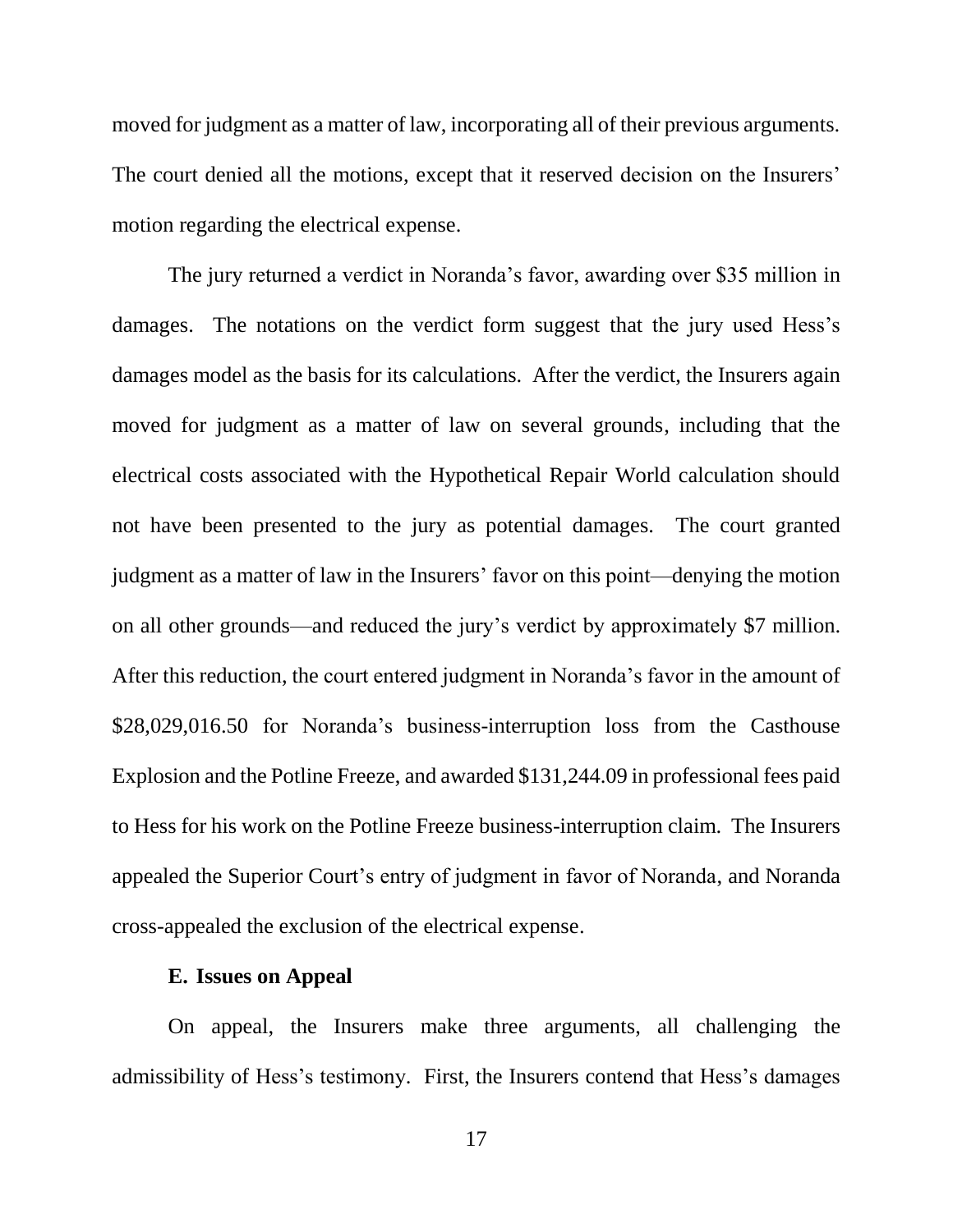calculation was inconsistent with the Policy's GROSS EARNINGS formula because it included labor expenses associated with the hypothetical restart of the Smelter. Second, the Insurers argue that Hess's damages calculation was based on such facially unreliable factual assumptions as to render it inadmissible as a matter of law. Finally, the Insurers argue that Hess's calculation included damages that Noranda had waived as part of the property-damage settlement.

Noranda cross-appeals the court's judgment as a matter of law regarding the electrical expense associated with restarting repaired pots, arguing that, because that expense was associated with restarting the pots and not repairing the pots, it is an ordinary expense covered by the GROSS EARNINGS formula.

### **II. STANDARD OF REVIEW**

We review the Superior Court's interpretation of the Policy *de novo*. <sup>17</sup> We review a trial court's decision to admit or exclude expert evidence for an abuse of discretion. 18 In addressing Noranda's cross appeal, we review the Superior Court's decision to grant judgment as a matter of law *de novo*. 19 Ordinarily, to grant judgment as a matter of law, the Superior Court must find that "there is no legally sufficient evidentiary basis for a reasonable jury to find for that party on the issue." $20$ 

<sup>17</sup> *ConAgra Foods, Inc. v. Lexington Ins. Co.*, 21 A.3d 62, 69 (Del. 2011).

<sup>18</sup> *Tumlinson v. Advanced Micro Devices, Inc.*, 81 A.3d 1264, 1268 (Del. 2013).

<sup>19</sup> *Kardos v. Harrison*, 980 A.2d 1014, 1016 (Del. 2009) (citing *Brown v. Liberty Mut. Ins. Co.*, 774 A.2d 232, 245 (Del. 2001)).

<sup>&</sup>lt;sup>20</sup> *Id.* at 1017 (quoting Del. Super. Ct. Civ. R.  $50(a)$ ).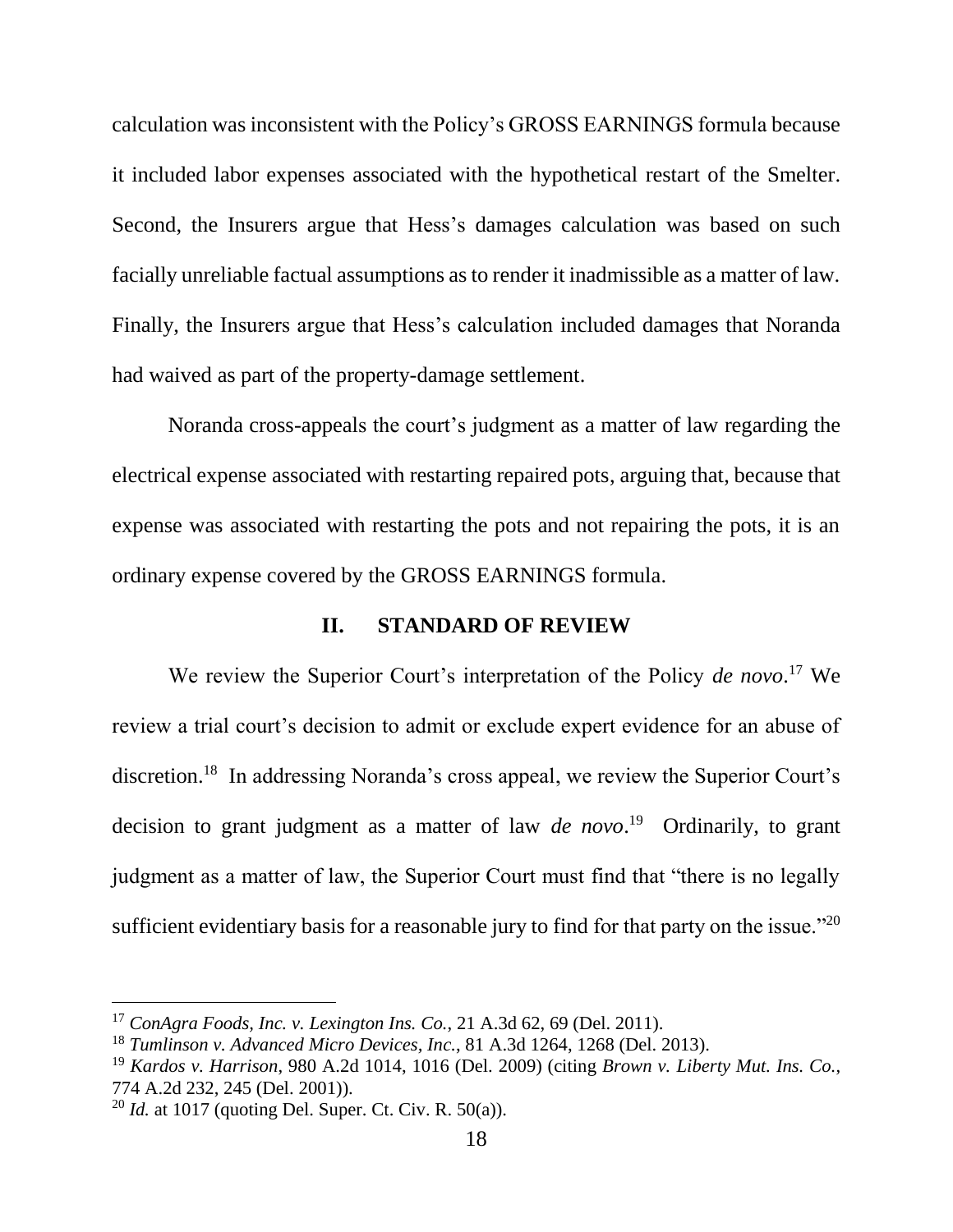But here, the Superior Court's judgment as a matter of law included legal determinations regarding the scope of coverage under the Policy; we review those determinations of legal issues raised by the parties before the case was submitted to the jury *de novo*. 21

#### **III. ANALYSIS**

### **A. Hess's damages model was consistent with the Policy's GROSS EARNINGS formula.**

The Insurers argue that Hess's damages model was "dramatically different<sup>"22</sup> than the Policy's Measurement of Loss provision and "allow[ed] the jury to reimburse Noranda for additional labor associated with a plant rebuild."<sup>23</sup> Shorn of its hyperbolic criticism of Hess,  $24$  however, we understand the Insurers' principal methodological complaint to be that, although Noranda's hypothetical earnings during the liability period—including those associated with a gradual restart of the potlines—should be taken into account, thereby reducing its gross-earnings loss, the labor expenses that would necessarily be incurred to generate those earnings should

<sup>21</sup> *Emmons v. Hartford Underwriters Ins. Co.*, 697 A.2d 742, 744 (Del. 1997) ("The interpretation of insurance contracts involves legal questions and thus the standard of review is de novo.").

 $22$  Opening Br. at 12.

<sup>23</sup> *Id.* at 23.

<sup>&</sup>lt;sup>24</sup> In the Insurers' motion *in limine*, they exclaim, for instance, that Hess's calculations "clash" violently with [the trial court's summary judgment] Order, the insurance policy, and common sense." App. to Opening Br. at A449. In a similar manner, the Insurers characterize Hess's testimony as "wildly unreliable" (Opening Br. at 1), claim that his methodology was "dramatically different" than the Policy's "Measurement of Loss provision" (Opening Br. at 12), and describe his inputs as "facially absurd" (Opening Br. at 38; 39), all leading to a "massive overstatement of Noranda's claim." (Opening Br. at 14).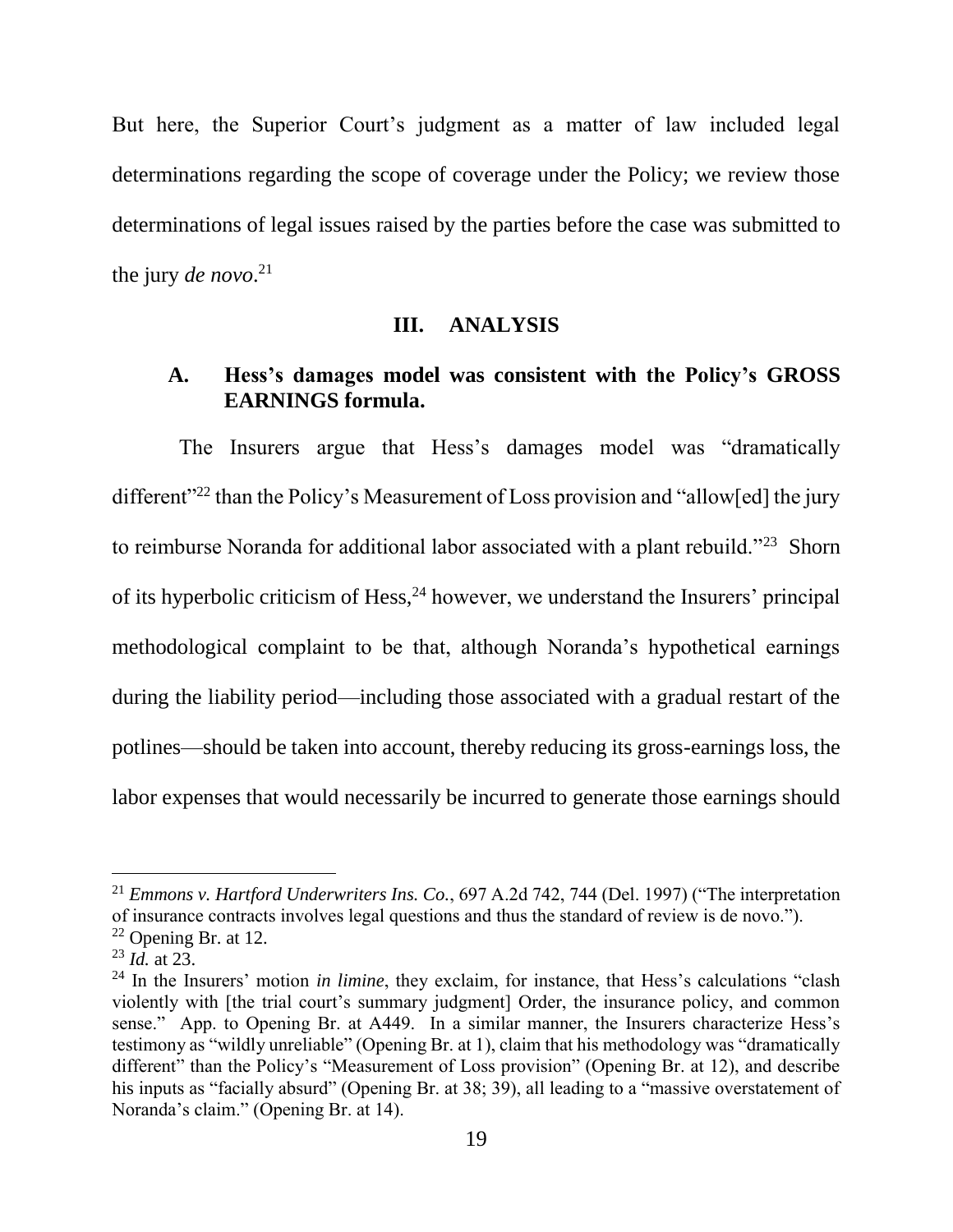not. We find no warrant in the Policy for such a one-sided calculation and therefore reject this argument.

At the outset, we note that our understanding of Hess's treatment of Noranda's projected labor expense during the hypothetical rebuild differs from the Insurers'. In particular, we take issue with the Insurers' persistent claim that Hess's methodology inappropriately permitted "the labor costs required to *rebuild* [Noranda's] plant."<sup>25</sup> Contrary to the Insurers' characterization, we do not see the costs underlying Hess's labor-expense assumptions as reconstruction costs; rather, they reflect the labor costs, including increased labor expense associated with the operation of newly restarted pots—the so-called "babysitting expenses," incurred as Noranda would, albeit hypothetically, ramp up production. This important distinction informs our response to the Insurers' legal argument. We now turn, then, to the Insurers' claim that Hess's consideration of Noranda's hypothetical labor

<sup>25</sup> Opening Br. at 13 (emphasis added). *See also id.* at 23 ("It was error for the court to allow the jury to reimburse Noranda for additional labor associated with a plant rebuild."); *id*. at 26 ("…Noranda's 'dual hypothetical worlds' damages model requires a calculation of the costs of rebuilding the facility, is directly contrary to the plain language of the policy."); *id*. at 27 ("[T]he Policy's unambiguous language bars a claim for 'hypothetical rebuilding costs."); *id*. at 28 ("[T]he hypothetical costs of rebuilding the facility have no place in the Policy's Measurement of Loss Calculation."); *id.* at 29 (claiming that Hess's model "add[ed] into the claim the costs of a laborintensive reconstruction of the facility."); *id*. at 31 ("The amount of recoverable losses is limited to the estimated lost revenues minus variable costs—and does not include the cost of rebuilding the plant.").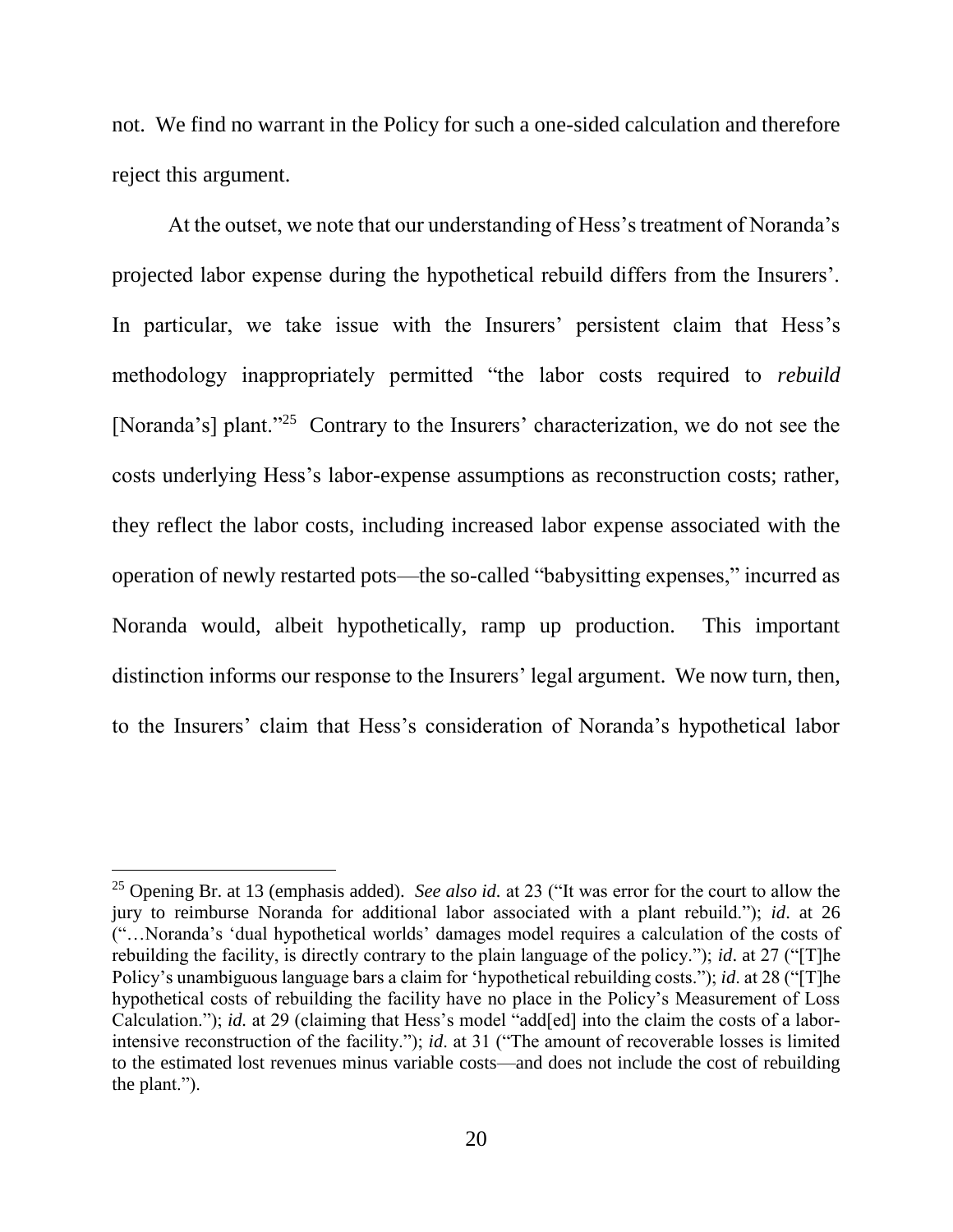expenses during the ramping-up period of a hypothetical rebuild was inconsistent with the Policy.

According to the Insurers, the Policy unambiguously "provides a clear 'revenues minus variable costs' damages formula," and therefore Hess's "Dual Hypothetical Worlds"<sup>26</sup> damages model contravenes the Policy's GROSS EARNINGS formula.<sup>27</sup> We agree with the Insurers, as does Noranda, that the Policy provides a "revenues minus variable costs" damages formula. But we do not agree with the Insurers that Hess's model is untrue to that formula. That Hess's calculations result from inputting hypothetical revenues and hypothetical expenses does not make Hess's model any less of a "revenues minus variable costs" model. As the Third Circuit Court of Appeals has observed, "[i]nherent in the concept of business interruption insurance is the necessity of insureds making claims for lost earnings based in large part on estimates of things that have not happened  $\dots$ ."<sup>28</sup>

The Insurers recognize that "[t]he Policy's language required that the parties estimate Noranda's revenues and variable costs if the accident had not occurred."<sup>29</sup> This world in which the accident had not occurred is itself a hypothetical world.

<sup>&</sup>lt;sup>26</sup> We take the Insurers' reference to Hess's "Dual Hypothetical Worlds" damages model to mean his comparison of the But For World with the Hypothetical Repair World—both of which are hypothetical scenarios—in order to calculate Measurement of Loss.

 $27$  Opening Br. at 23-25.

<sup>28</sup> *Am. Med. Imaging Corp. v. St. Paul Fire & Marine Ins. Co.*, 949 F.2d 690, 694 (3d Cir. 1991).

 $29$  Opening Br. at 25.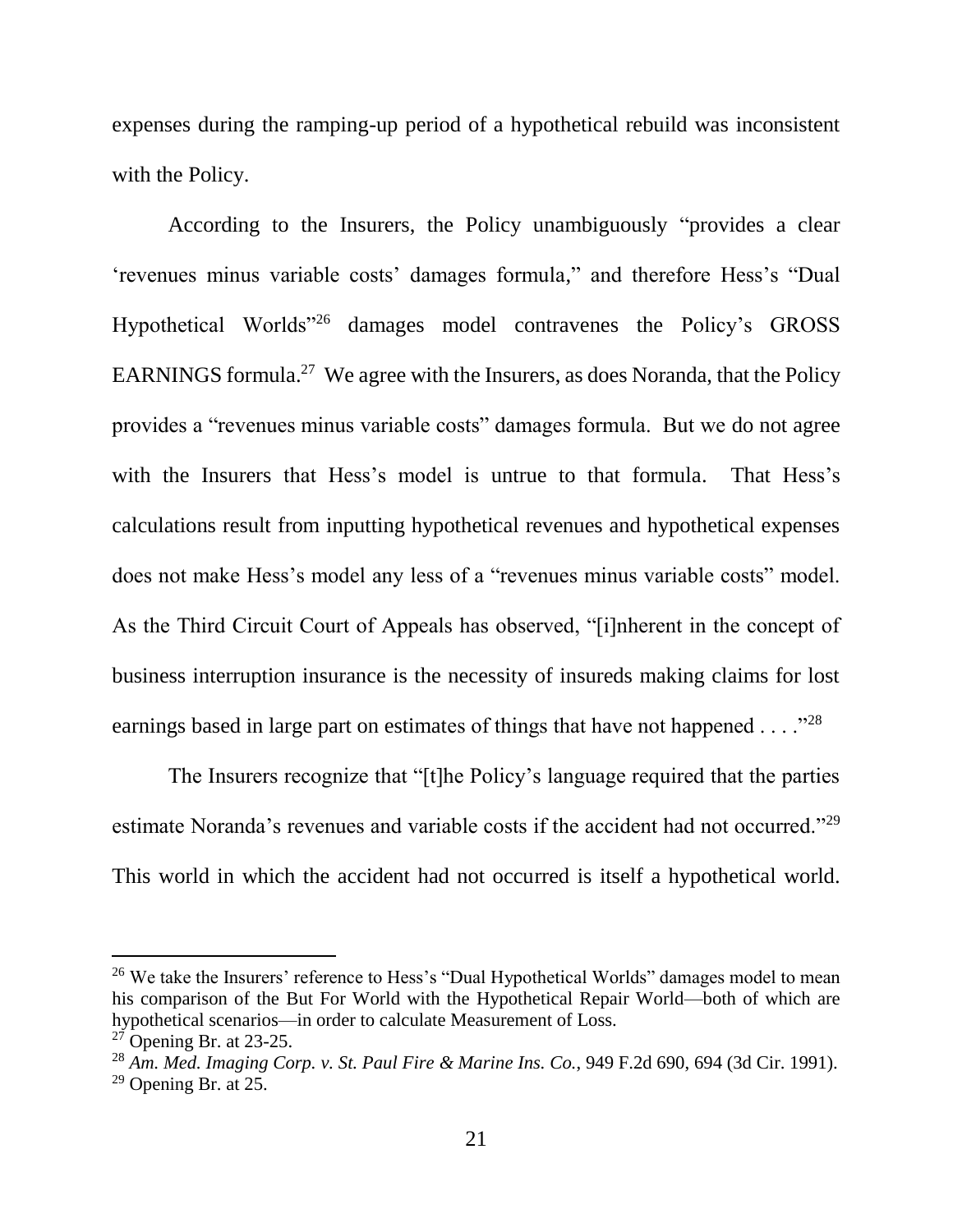Furthermore, the Insurers agree that the correct comparison for calculating the Gross Earnings Component is between the world in which no accident occurred—a hypothetical world—and the world in which Noranda made repairs after the accident occurred—again, a hypothetical world.<sup>30</sup> Yet despite their own dual-hypotheticalworld comparison for the Gross Earning Component, the Insurers argue for a hypothetical-to-real-world comparison for the remaining components of the GROSS EARNINGS formula. This would allow the Insurers the benefit of a smaller Measurement of Loss payable to Noranda calculated by taking net revenues into account without considering any of the associated expenses needed to realize those revenues. In our view, this would not accurately capture Noranda's loss. Accordingly, we do not find Hess's comparison of dual hypothetical worlds contrary to the Policy, especially in light of the Insurers' own reliance on a comparison to a hypothetical world.<sup>31</sup>

The Insurers contend that Hess's methodology is "unprecedented" and unsupported by any legal authority. And, admittedly, Noranda has not pointed us to a reported decision that adopts Hess's damages model. But neither do the Insurers refer us to any cases that establish a method for calculating an insured's gross-

<sup>&</sup>lt;sup>30</sup> App. to Opening Br. at A1971.

<sup>31</sup> *See Shuck v. CNH Am., LLC*, 498 F.3d 868, 874 (8th Cir. 2007) ("When a litigant clearly believes a certain methodology is acceptable as shown by his or her own expert's reliance on that methodology, it is disingenuous to challenge an opponent's use of that methodology.").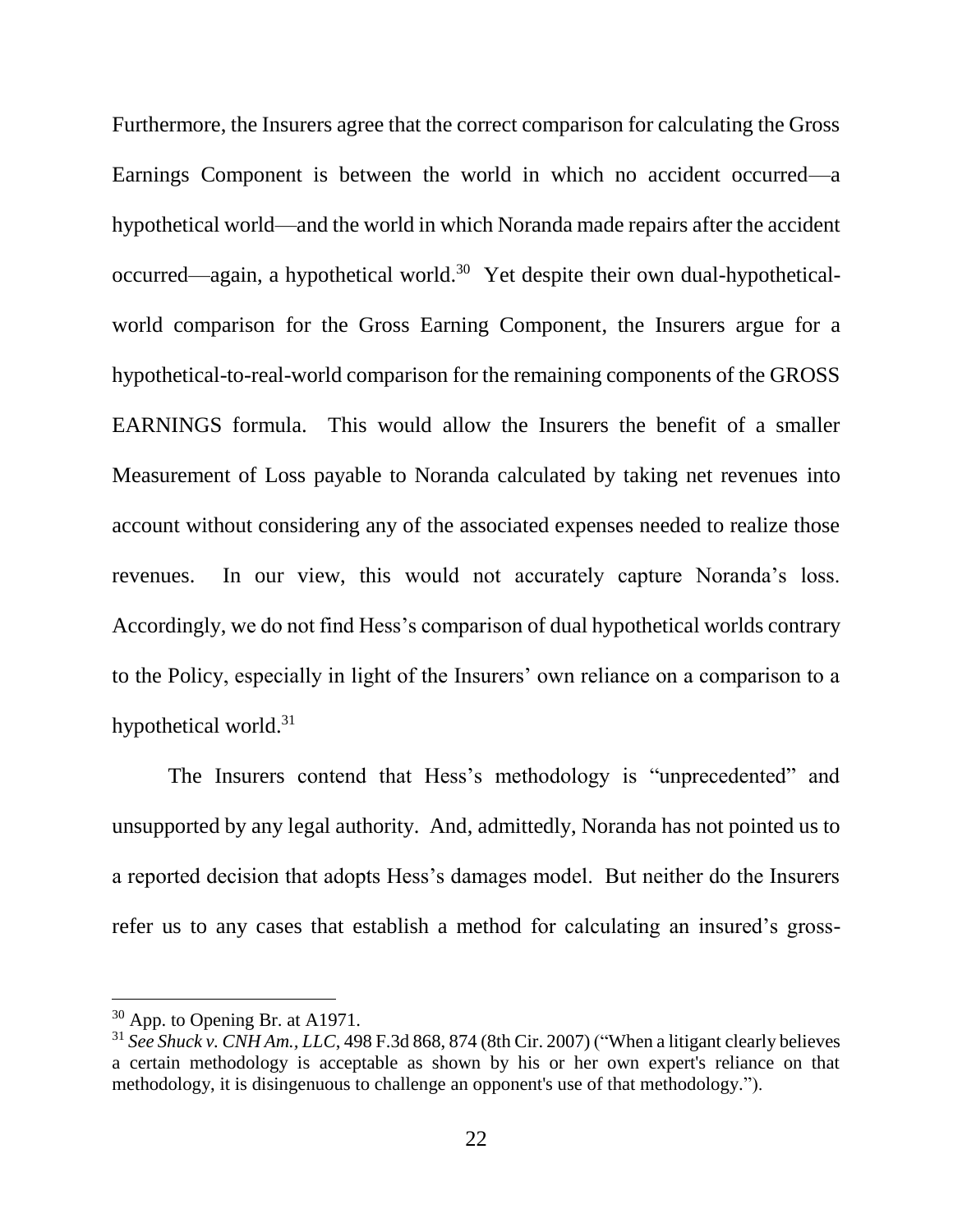earnings loss when the insured, for whatever reason, chooses not to rebuild.<sup>32</sup> When an insured repairs after an accident, the comparison is obvious—the world in which no accident occurred and the real world. Indeed, two of the cases from other jurisdictions cited by the Insurers—*Associated Photographers, Inc. v. Aetna Casualty & Surety Co.<sup>33</sup>* and *National Union Fire Insurance. Co. v. Anderson-Prichard Oil Corp.<sup>34</sup>*—present that very scenario and are, for that reason, uninstructive. And the only other opinion cited by the Insurers on the point, *East Associated Coal Corp. v. Aetna Casualty & Surety Co.*, <sup>35</sup> involves the interpretation of a business-interruption provision to determine, in part, whether expenses associated with an arbitration judgment against the insured were covered. Because of the notably different issue presented, this case also does not support the Insurers' attack on Hess's dual hypothetical methodology or convince us that Hess's methodology is contrary to the Policy.

The Insurers also seek to distinguish this case from *DiLeo v. United States Fidelity & Guaranty Co.*,  $36$  an Illinois case in which the court found the insured's labor costs were covered by its business-interruption insurance even though the labor

 $32$  The Insurers do not argue that Noranda is not entitled to recover because it did not rebuild, but rather, that under its business-interruption coverage Noranda's recoverable loss is negligible, if recoverable at all.

<sup>33</sup> 677 F.2d 1251 (8th Cir. 1982).

<sup>34</sup> 141 F.2d 443 (10th Cir. 1944).

<sup>35</sup> 632 F.2d 1068 (3d Cir. 1980).

<sup>36</sup> *DiLeo v. U.S. Fid. & Guaranty Co.*, 248 N.E.2d 669 (Ill. App. Ct. 1969).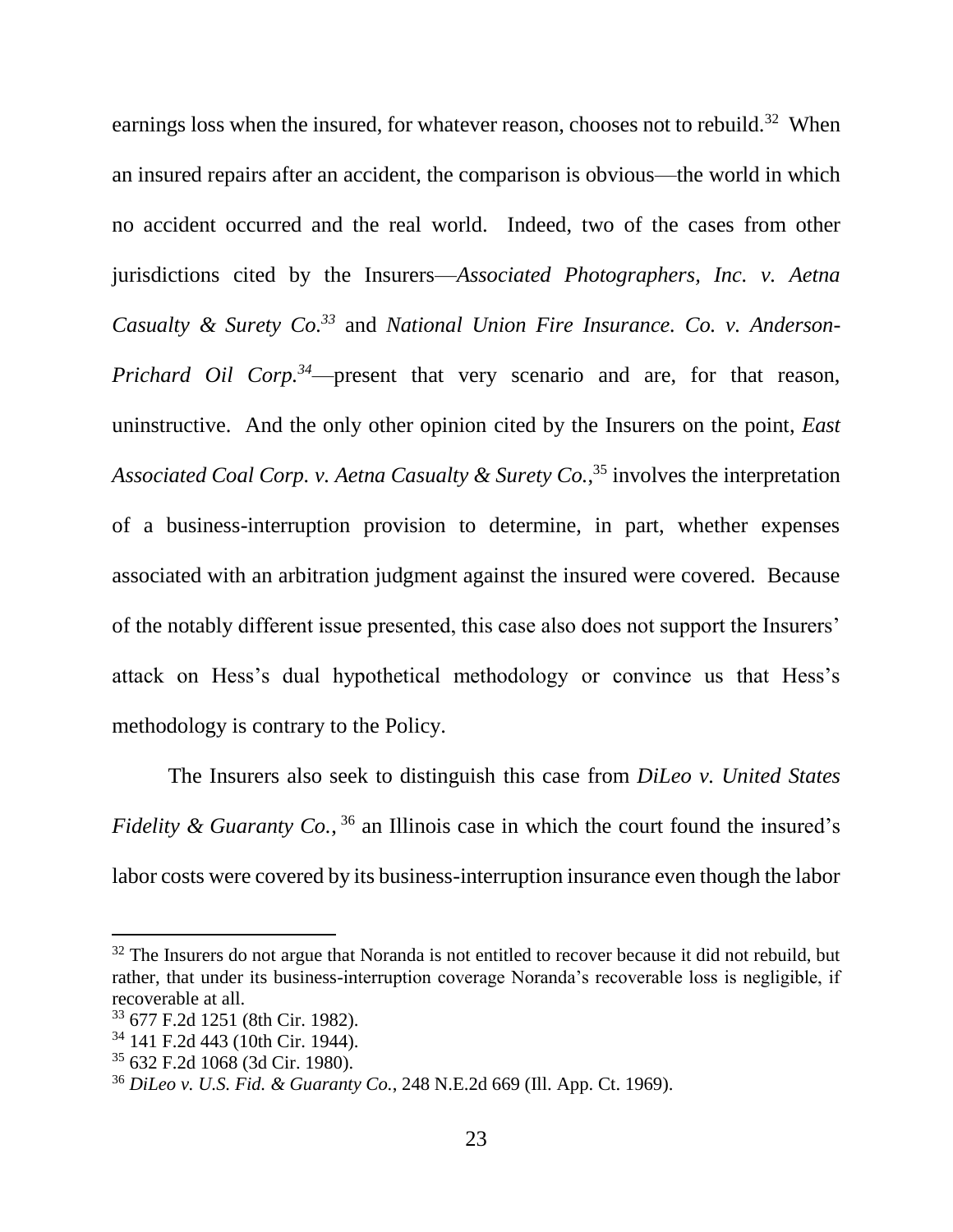costs were not actually incurred. Dismissing *DiLeo* as "inapposite," the Insurers argue that "Noranda's Policy [is] devoid of the language that formed the basis for the *DiLeo* opinion."<sup>37</sup> The Insurers are correct that the policy at issue in *DiLeo* is different than the Policy we are interpreting here. But that difference was not critical to the Illinois court's recognition of two principles that are relevant here: (1) "Under policies which insure against loss from the interruption of business, the fact that the period required to rebuild or replace with due diligence and dispatch is entirely theoretical does not impede recovery;"<sup>38</sup> and  $(2)$  "The fact that . . . payroll expenses are entirely theoretical should not impede recovery of them."<sup>39</sup> At a minimum, *DiLeo* lends support for the proposition that, when an insured does not go back into business, the consideration of hypothetical scenarios is appropriate.

The Policy provides no explicit guidance on the proper comparison when, as in this case, the insured does not repair. In the absence of such guidance, it is fitting to anchor our analysis to the parties' mutual understanding that the GROSS EARNINGS formula is designed to measure the loss with reference to the insured's loss of revenue, taking into account its savings achieved through the elimination of variable costs. As mentioned, this framework, by its very nature, involves the

<sup>37</sup> Opening Br. at 33.

<sup>38</sup> *DiLeo*, 248 N.E.2d at 676.

<sup>39</sup> *Id.*; *see also Nat'l Union Fire Ins. Co. v. Scandia of Hialeah, Inc.,* 414 So. 2d 533, 535 (Fla. App. 1982) (citing *DiLeo*, 248 N.E.2d 669) (upholding jury verdict notwithstanding conflicting evidence of estimated gross-earnings loss charges and expenses that would not have been continued during the period of business interruption).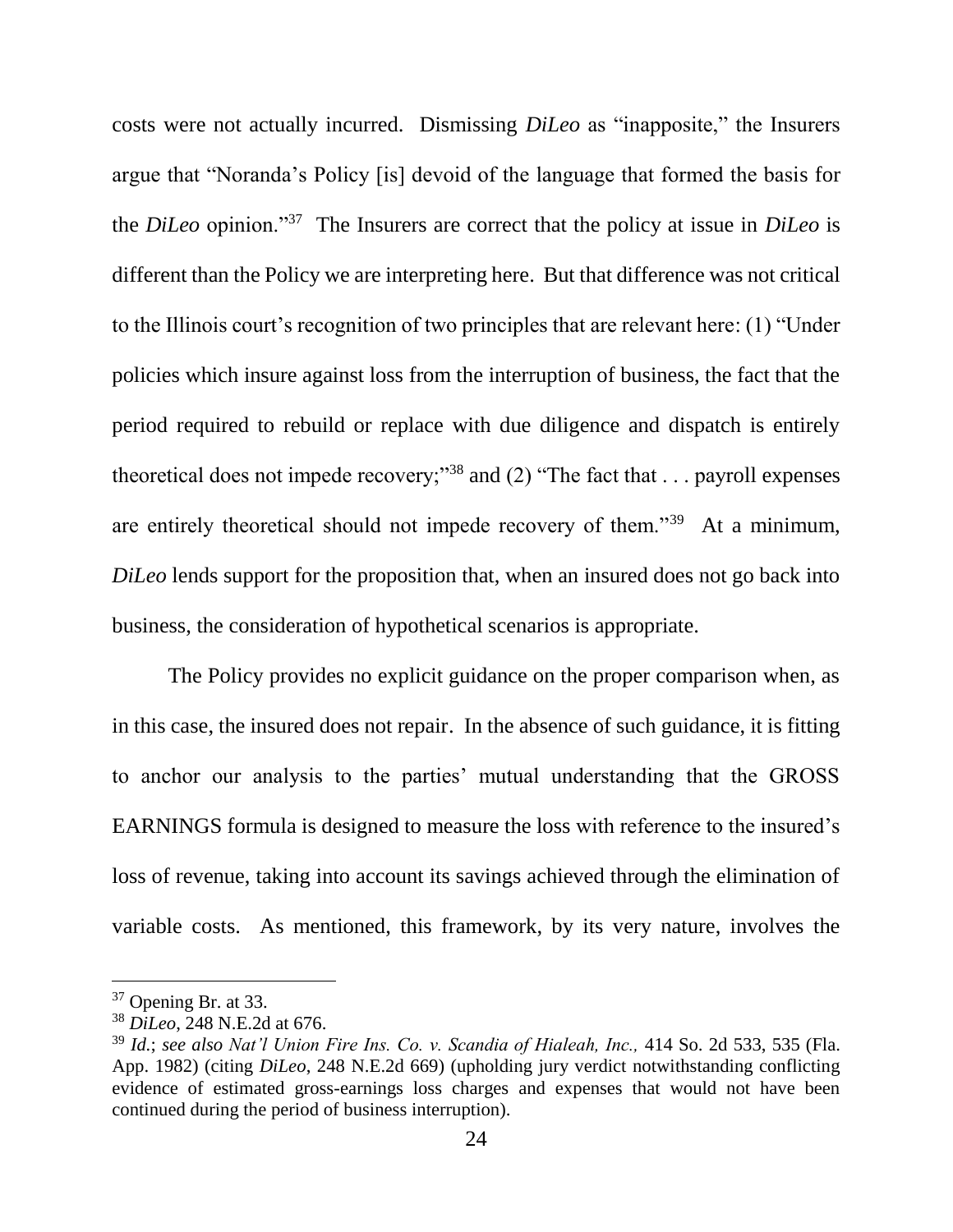consideration of suppositions—or, in the Insurers' words, "hypothetical" facts. For instance, the computation of the insured's loss must suppose that, had the accidents not occurred, the insured would have generated a certain measure of earnings during the period during which the insured's operations are repaired or rebuilt.

The formula also contemplates that the calculation will account for any saved costs—if there be any—because of the temporary cessation of the insured's operations. The determination of the amount of such savings requires a predictive judgment. Of course, these predictive judgments must be grounded in a realistic assessment of the known facts. The weight or accuracy of these predictive judgments is then left for the jury to assess. $40$ 

Here, the parties' experts made glaringly disparate assumptions about the extent to which Noranda's operational labor costs would be "saved" during the liability period had Noranda rebuilt. Karutz's trial testimony on behalf of the Insurers assumed 100% labor savings for the two downed potlines and held to that assumption even during the hypothetical ramping-up period. The Insurers contend that this assumption was appropriate because "the Gross Earnings formula requires subtracting out ordinary, variable costs required to generate the Gross Earnings," and "presumably such variable costs are saved during the period of business

<sup>40</sup> *Pryor v. State*, 453 A.2d 98, 100 (Del. 1982) ("The jury is the sole judge of a witness' credibility and is responsible for resolving conflicts in testimony.").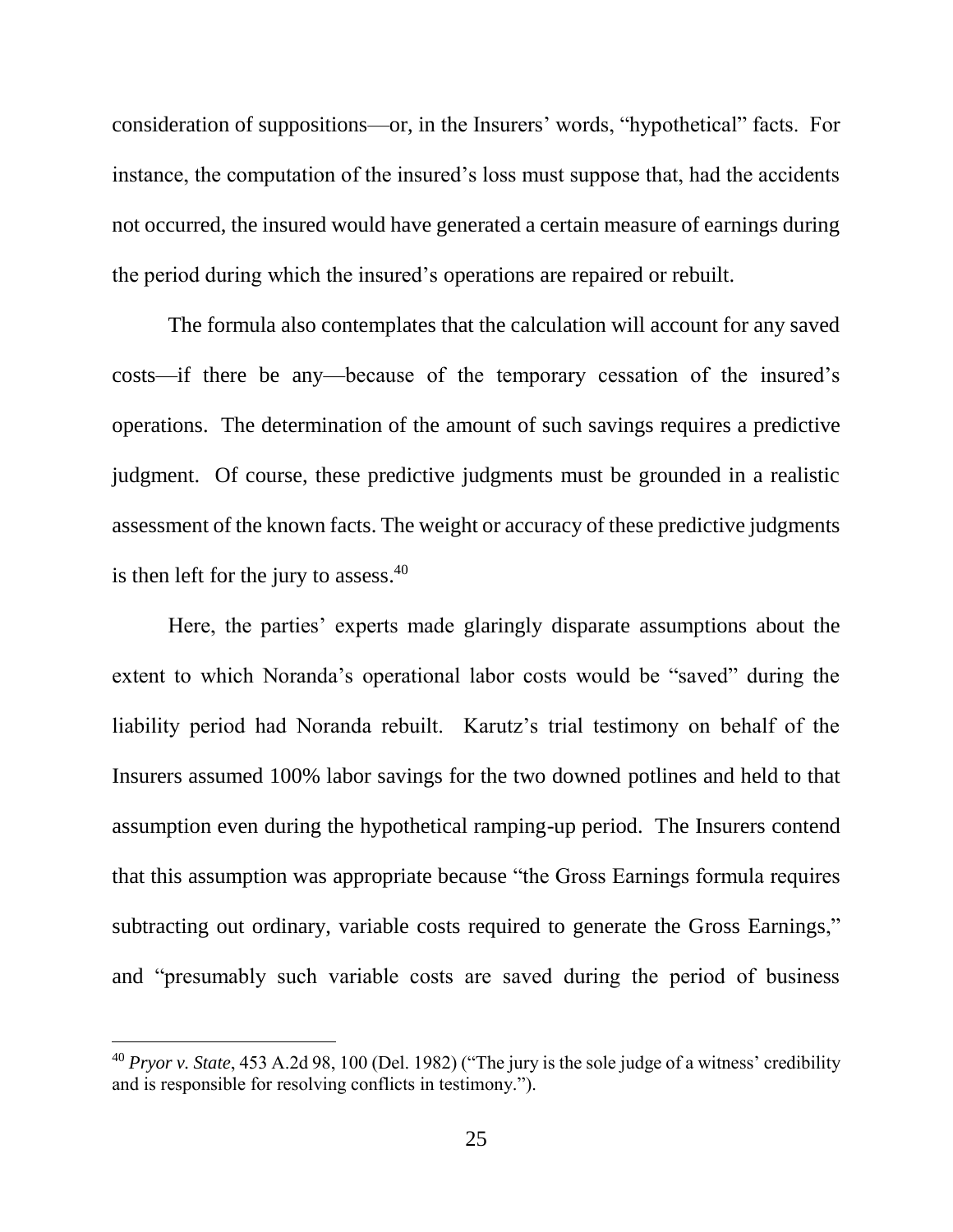interruption."<sup>41</sup> But there is evidence in the trial record, contrary to the Insurers' presumption, from which the jury could conclude—as they did—that, had Noranda rebuilt, there would not be a 100% labor reduction for the downed potlines. There would be, as Hess described, saved labor in the months immediately following the accident, followed by an increase in labor expense as production was ramped up. This did not result in, as the Insurers claim, an "*add*[ition] into the claimed recovery [of] the labor costs required for a hypothetical rebuild of the facility."<sup>42</sup> As Hess explained, the insured labor costs during the ramping-up period did not extinguish the entirety of the saved labor expense; it merely reduced the amount of the savings from approximately \$6.1 million to approximately \$1.6 million. And when pressed on cross-examination, Hess denied that the increased labor expense increased Noranda's claim, explaining that the added labor "contribut[ed] to the production coming back, . . . decreasing the claim."<sup>43</sup>

A careful review of the Insurers' arguments below reveals that their core complaint with Hess's calculation is not so much with his methodology but with his inputs, particularly his handling of saved labor expenses. This conclusion is supported throughout the record, but here we identify two instances that make the

<sup>41</sup> Opening Br. at 25 (emphasis omitted).

<sup>42</sup> *Id.* (emphasis in original).

 $43$  App. to Opening Br. at A1670.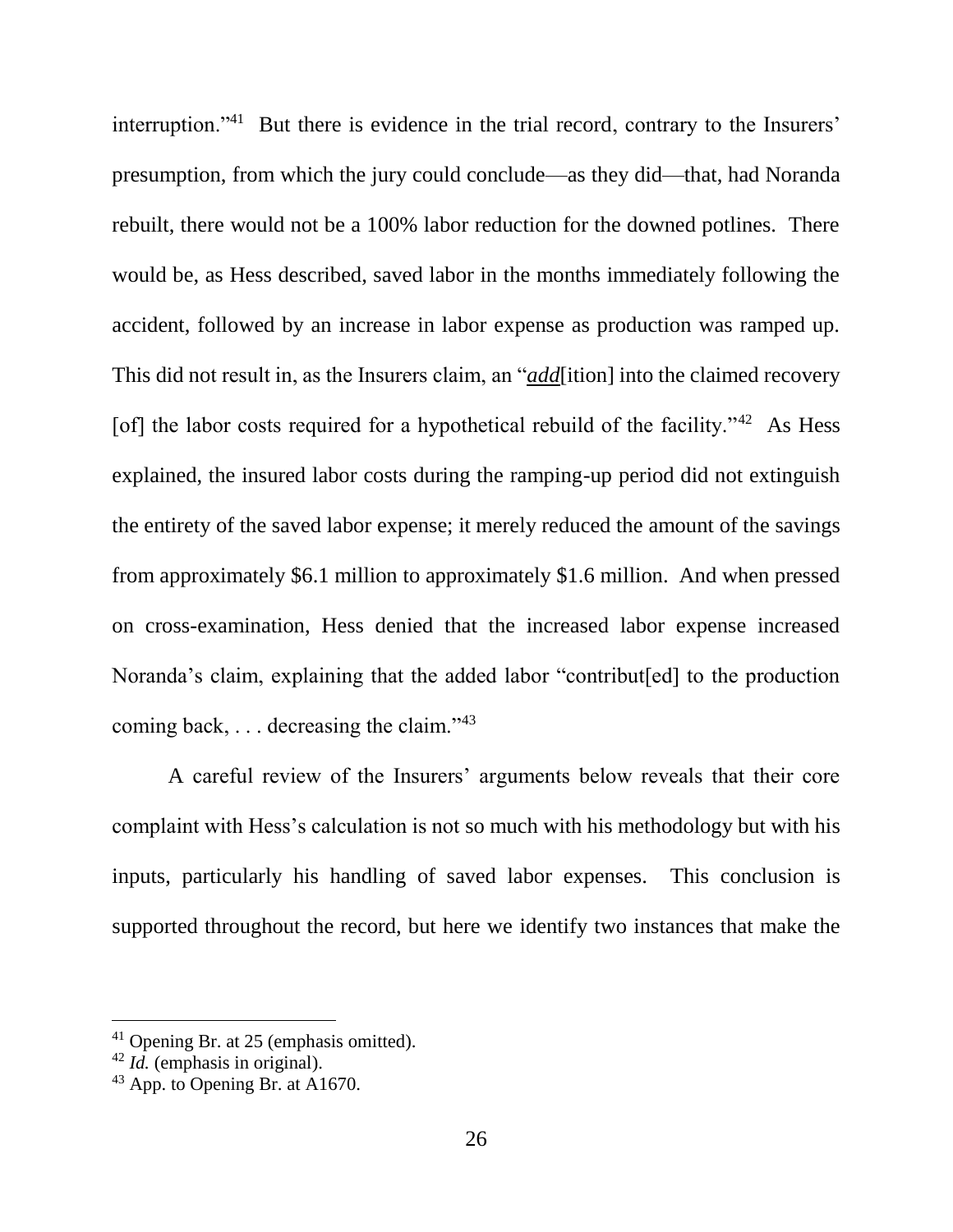point. In Karutz's expert report, he noted that "[p]ayroll savings is the central issue driving the major difference between [Noranda's] claim and my measure."<sup>44</sup> And more to the point, when the Insurers argued their motion *in limine* below, they emphasized that there were four separate reasons why Hess's testimony should be precluded. None of those reasons directly challenged Hess's dual hypothetical methodology.<sup>45</sup> We therefore turn to the Insurers' challenge to Hess's factual assumptions.

# **B. The Superior Court did not abuse its discretion in permitting Hess to offer an expert opinion that made certain factual assumptions regarding Noranda's labor expense during a hypothetical rebuilding and restarting of the Smelter.**

The Insurers also challenge Hess's testimony on the grounds that his opinions were based on unreliable factual assumptions. Because Hess's testimony was based on information received from a former plant manager, Chad Pinson, and Hess "did not perform any independent analysis of whether that number [given to him by Pinson] of people was actually required to repair and restart the plant,"<sup>46</sup> the Insurers contend that his opinions were unreliable as a matter of law. Although the Insurers frame this claim as a legal question, they acknowledge that we are to review the

<sup>44</sup> *Id.* at A742.

<sup>&</sup>lt;sup>45</sup> The four reasons were: Hess's fact-based conclusions regarding saved labor expenses; the property-damage-settlement-release and the applicability of the policy's "extra expense" provision; Noranda's pre-accident financial woes; and Hess's reliance on the December 15, 2015 timeframe to determine Noranda's hypothetical labor expense during the PERIOD OF LIABILITY. *Id.* at A1633-36.

<sup>46</sup> Opening Br. at 35.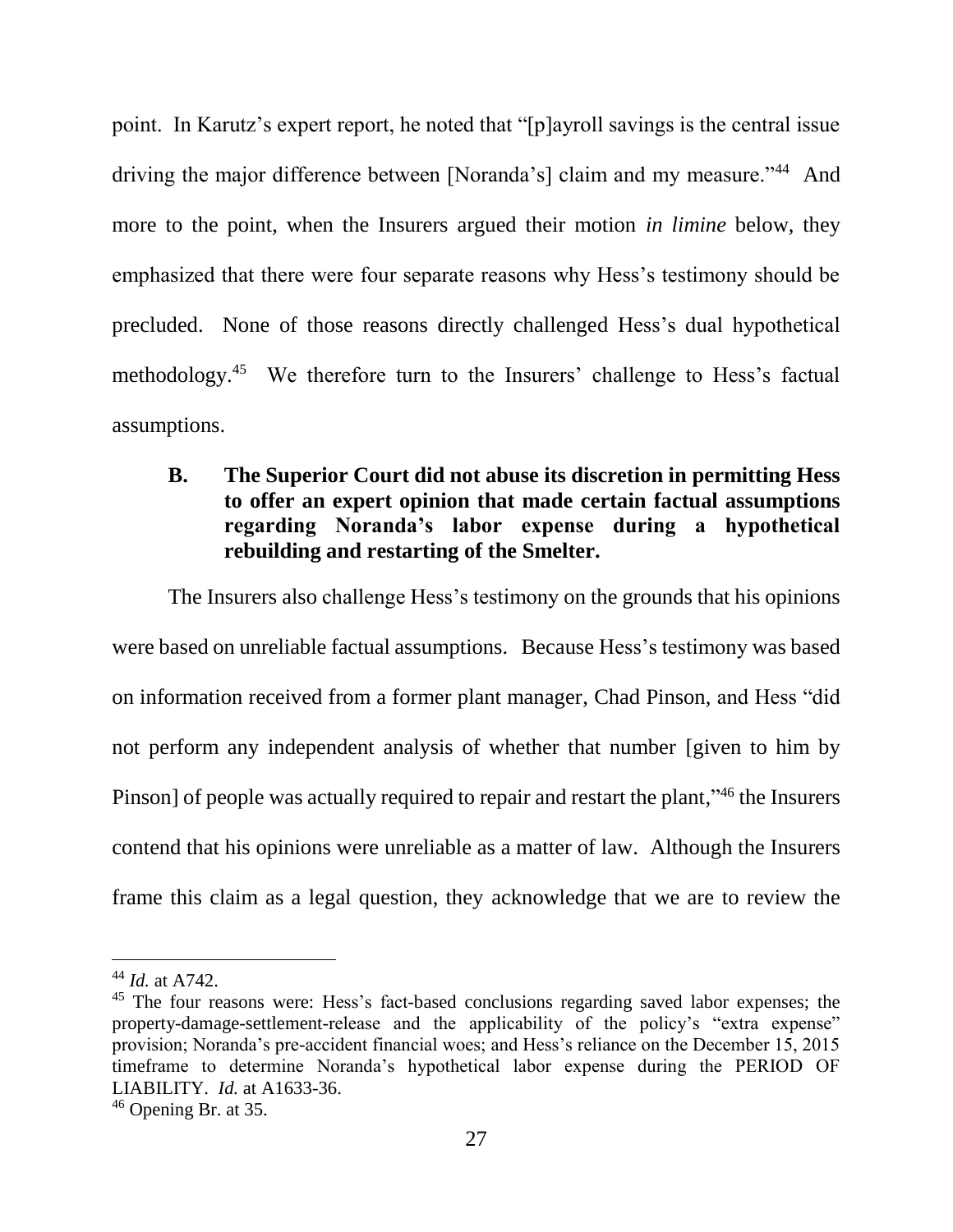Superior Court's decision not to exclude Hess's testimony on this basis for an abuse of discretion.

Under Delaware Rule of Evidence 702, expert testimony must be based on sufficient facts or data to be admissible. Applying this rule, we have recognized that "the factual basis of an expert opinion goes to the credibility of the testimony, not the admissibility and it is for the opposing party to challenge the factual basis of the expert opinion on cross-examination."<sup>47</sup>

To calculate the Payroll Component, Hess estimated the labor force needed in the Hypothetical Repair World. He testified that he based his labor estimate on a conversation with Pinson, who had worked for Noranda for twenty years in various roles, including as the Smelter's plant manager. Pinson provided support for two key assumptions made by Hess. First, Pinson testified that, during a 2009 potline freeze, Noranda had "kept all employees onboard because it actually takes more labor to restart a potline and restart all these pots."<sup>48</sup> This was consistent with Hess's experience working on other aluminum smelter claims in which the insured's labor expense did not decrease proportionally with decreased production. Second, during his tenure as the plant manager, Pinson oversaw the Smelter's repair process after a potline freeze in 2009. Pinson provided Hess an estimate of the number of

<sup>47</sup> *Perry v. Berkley*, 996 A.2d 1262, 1271 (Del. 2010) (citing *Porter v. Turner*, 954 A.2d 308, 313 (Del. 2008)).

<sup>48</sup> App. to Opening Br. at A1263.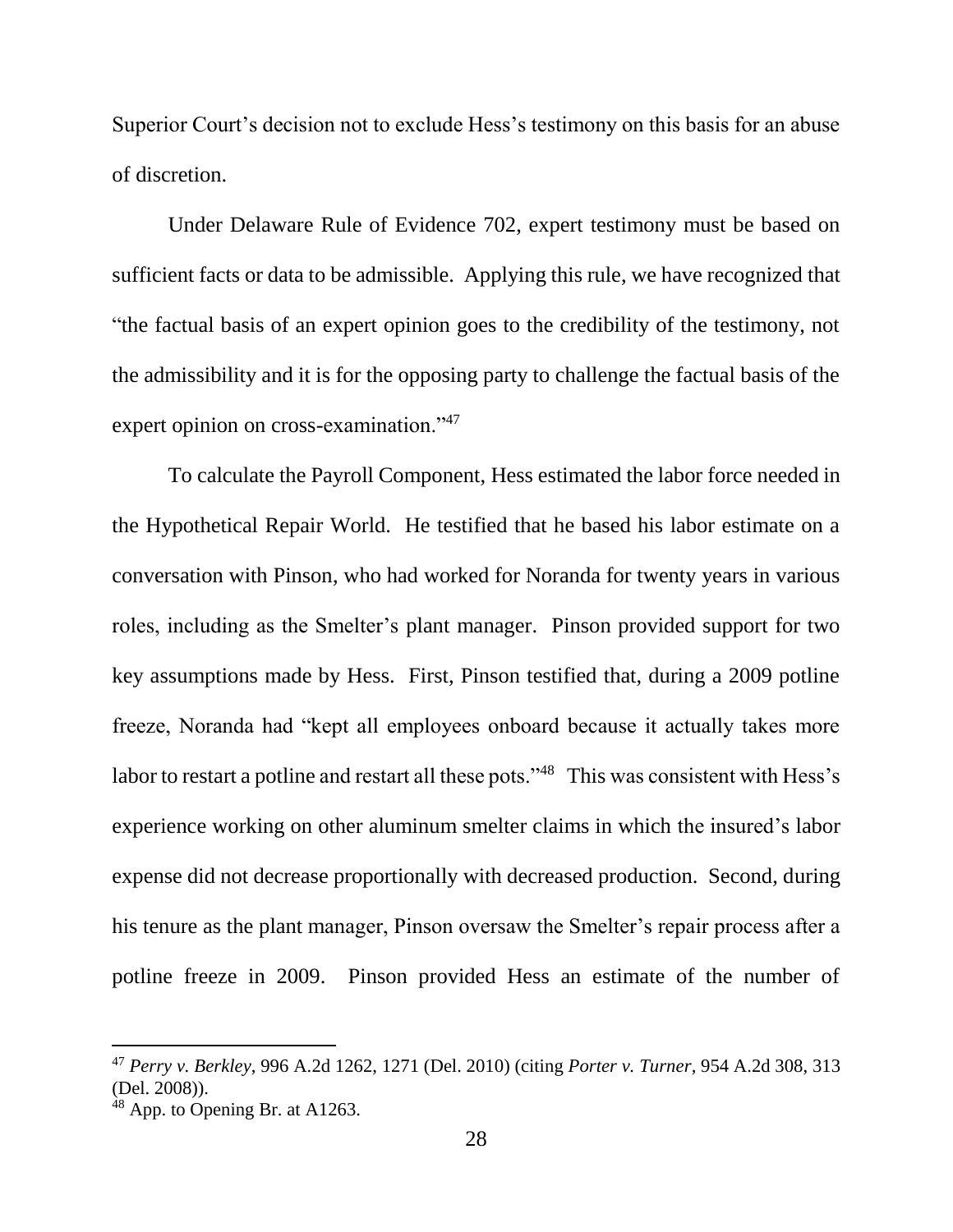employees that would be needed to bring the potlines back into full operational capacity.

Pinson's estimate, which was consistent with Hess's experience in other smelter restarts, formed the basis for Hess's allocation of Noranda's projected labor expense among three different types of labor: (1) "reline labor" devoted to the reconstruction of the pots; (2) "physical restart labor;" and (3) "operational labor" needed during the reconstruction period "to get production out of the pots and to maintain . . . the pots from getting out of control."<sup>49</sup> Hess also relied on his own observations from other smelter restarts, which corroborated Pinson's statements.

In keeping with the general tenor of their argument, the Insurers characterize Hess's assumptions generally as "extraordinary and facially implausible,"<sup>50</sup> and, in particular, the assumption that Noranda's plant would remain at full employment despite the elimination of two of the three potlines "facially absurd."<sup>51</sup> As such, say the Insurers, they did not provide a sufficiently reliable foundation for Hess's calculations, and for that reason, the Superior Court should have excluded Hess's testimony.

The Superior Court disagreed with the Insurers' characterization, explaining in its post-trial ruling:

<sup>49</sup> *Id.* at A1567-68.

 $50$  Opening Br. at 34.

<sup>51</sup> *Id*. at 38.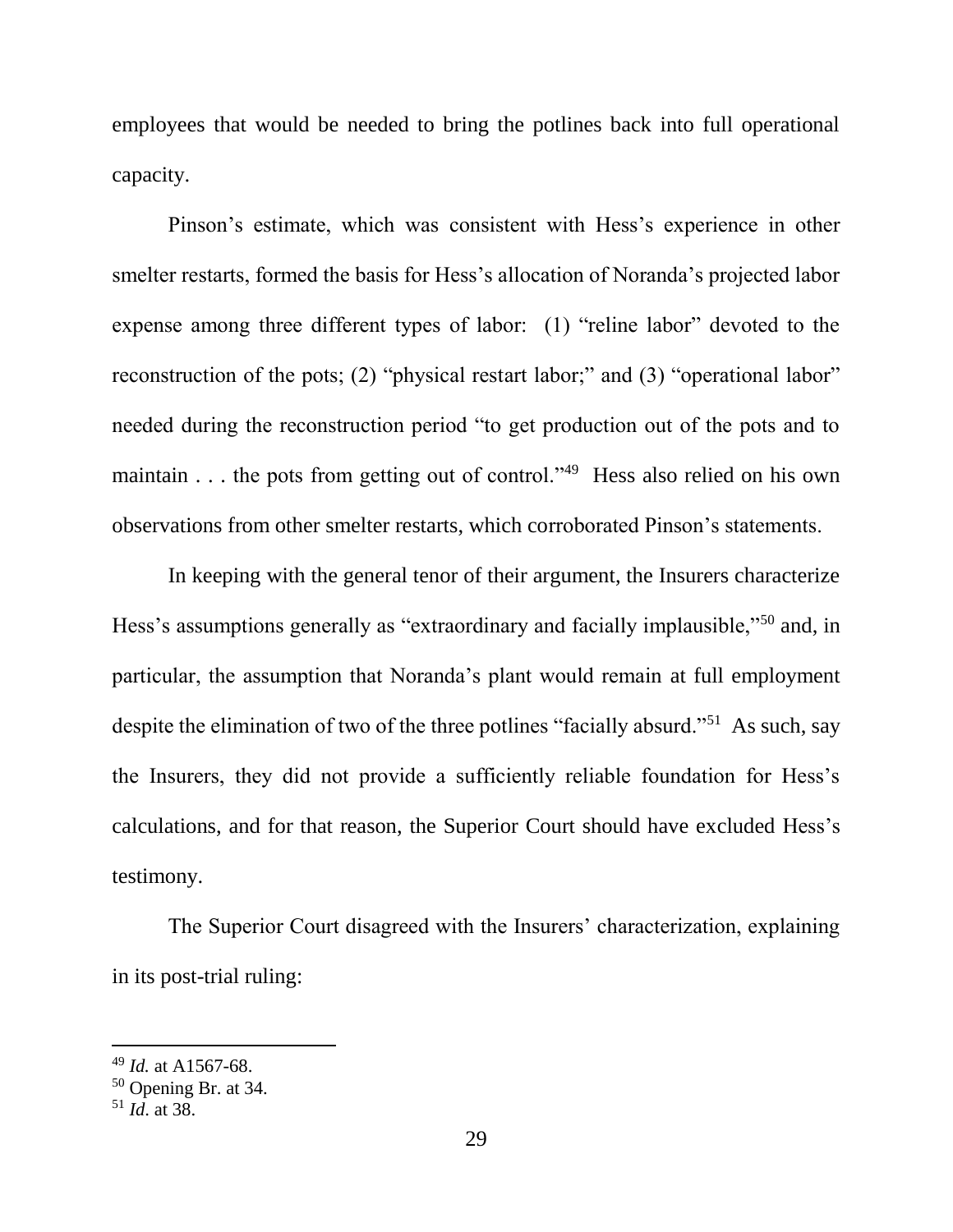The Court has again read the testimony of both experts, including the extensive voir dire that was allowed, and believes its previous ruling continues to be correct. This is simply two experts making calculations with the underlying assumptions fully presented to the jury.<sup>52</sup>

In our view, this evidentiary ruling was well within the trial court's discretion. Admittedly, it might seem counter-intuitive that Noranda would keep their employees on the payroll during a lengthy plant shut down. But the evidence in the form of a historical precedent and Hess's experience supported that assumption. And that same history and experience provided a basis, rooted in the evidence, for the increased labor expense during the hypothetical ramping-up period. Having failed to persuade the trial court that these assumptions were mere "guesswork,"<sup>53</sup> the Insurers were free to cross-examine Hess vigorously (they did) and make their argument to the jury (they did that as well). That the jury found Hess's assumptions more credible than the Insurers' critique of them does not provide a basis for reversal.

## **C. The Superior Court did not abuse its discretion in admitting Hess's testimony that his damages calculation did not include damages that were covered in the property-damage settlement.**

The Insurers argue the Superior Court erred in admitting Hess's testimony because Hess's calculation included damages that were included in the property-

<sup>52</sup> *Noranda Aluminum Holding Co. v. XL Ins. Am., Inc.*, 2019 WL 5268696, at \*2 (Del. Super. October 7, 2019).

<sup>53</sup> Opening Br. at 37.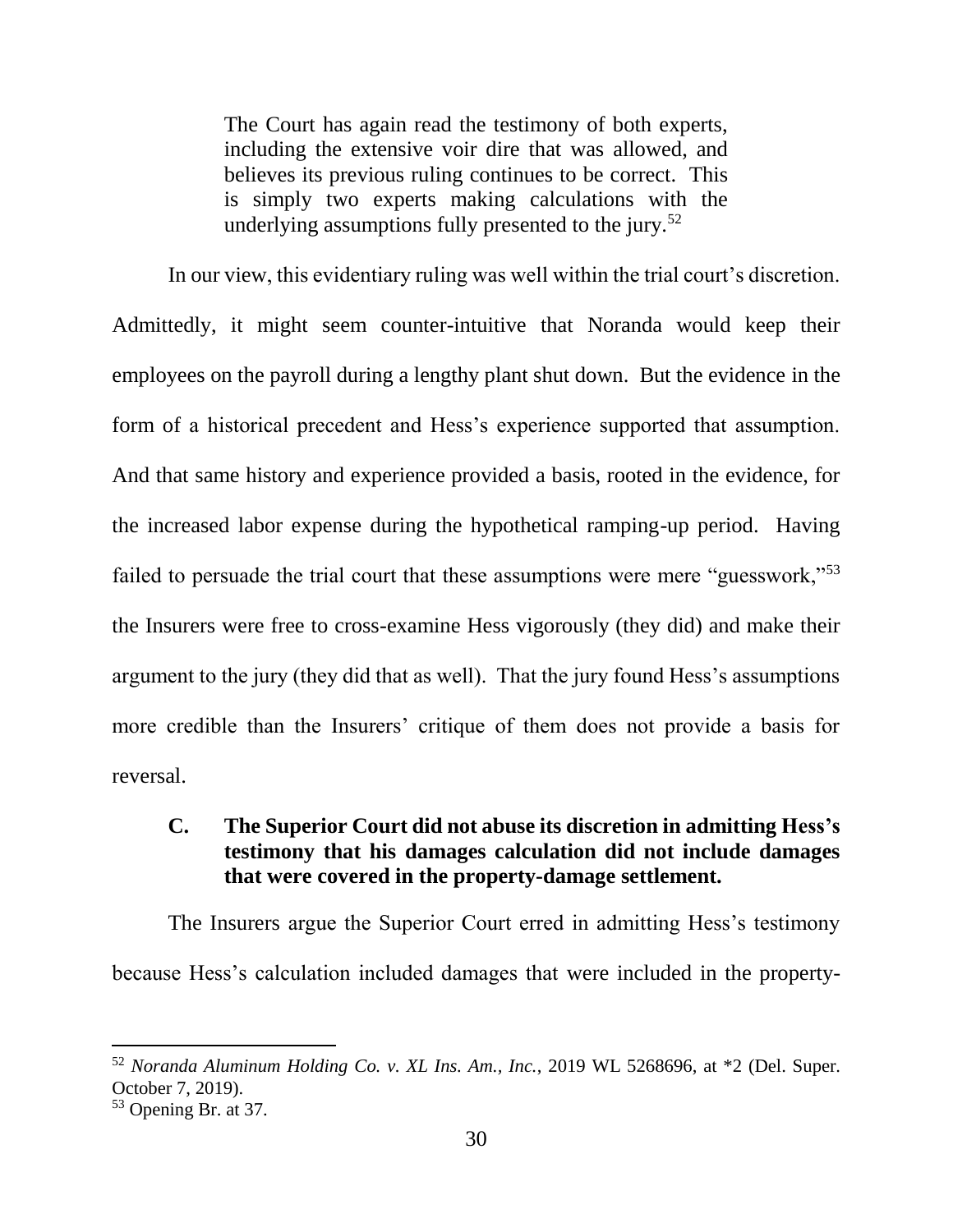damage settlement. The Insurers' challenge is twofold. First, the Insurers argue that the "babysitting" labor is repair labor and thus already paid to Noranda under the property-damage settlement. Second, the Insurers contend that the manner in which Hess's calculation distinguished repair labor costs from operational "babysitting" labor costs was unreliable.

In calculating the Payroll Component of the GROSS EARNINGS formula, Hess estimated the labor force Noranda would need in the Hypothetical Repair World. As noted above, based on information provided by Pinson and his personal knowledge of potline damage claims gained during "over 20 engagements related to the aluminum industry, 15 of which . . . related to a potline freeze or smelter loss,"<sup>54</sup> Hess accounted for three categories of labor: reline labor, restart labor, and babysitting labor. Hess considered the babysitting labor—as mentioned, the labor devoted to maintaining and deriving production from the pots once they are restarted—to be "operational" labor. The Insurers' claims adjuster, who was involved in the property-damage claim, acknowledged that this labor was not included in the property-damage settlement.

Hess valued the repair labor expenses, including both reline labor and restart labor, at \$6.6 million. This estimate was based on, among other things, facts learned during his preparation of the schedules in support of Noranda's property-damage

<sup>54</sup> *Id.* at A1648.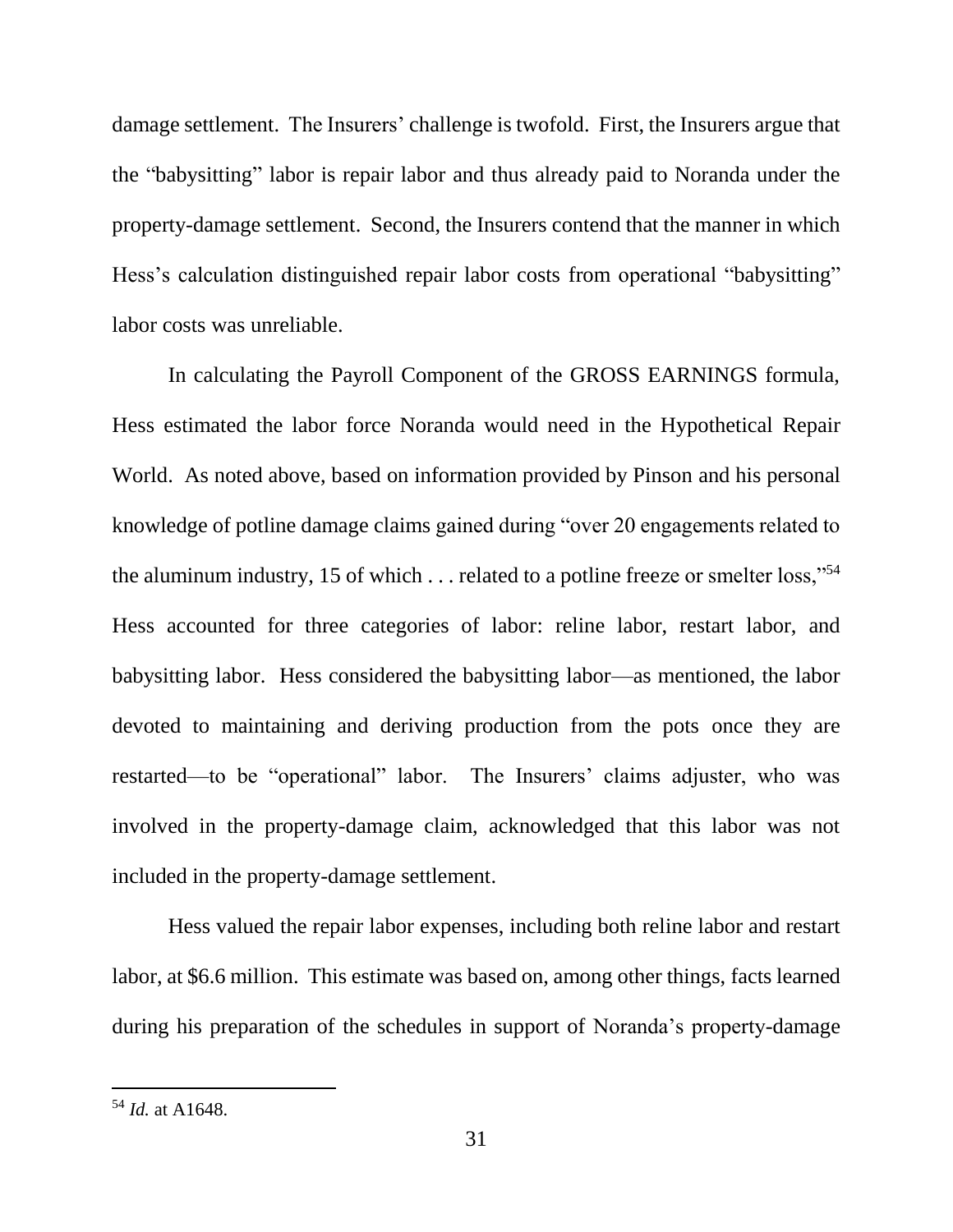claim. Hess therefore reduced the Payroll Component for the Hypothetical Repair World calculation by that amount. This left only the post-repair operational labor the "babysitting" labor—during the PERIOD OF LIABILITY included in his damages calculation for Noranda's business-interruption claim.

The Insurers pointed critically to Hess's *voir dire* testimony, which suggested that he did not know how many people would be restarters, whose labor would be covered, and how many would be repairers, whose labor would not be covered. But the Insurers' own expert admitted that Hess's calculation of the "babysitting" costs was "pretty close."<sup>55</sup>

The Superior Court found that the factual basis for Hess's labor calculations was a fact issue to be presented to and considered by the jury. As the Superior Court suggested, if the Insurers doubted Hess's testimony that \$6.6 million in labor costs could be attributed to repair labor that was included in the property-damage settlement, they had ample opportunity to test that testimony on cross-examination or to offer evidence to the contrary. We agree with the Superior Court. The Insurers' complaint was not with the method used to distinguish the repair labor from the operational labor, but rather with the dollar figure assigned to the repair labor. Any flaw in that conclusion was a fact question to be resolved by the jury.<sup>56</sup>

<sup>55</sup> *Id.* at A2127.

<sup>56</sup> *Ashley v. State*, 988 A.2d 420, 424 (Del. 2010).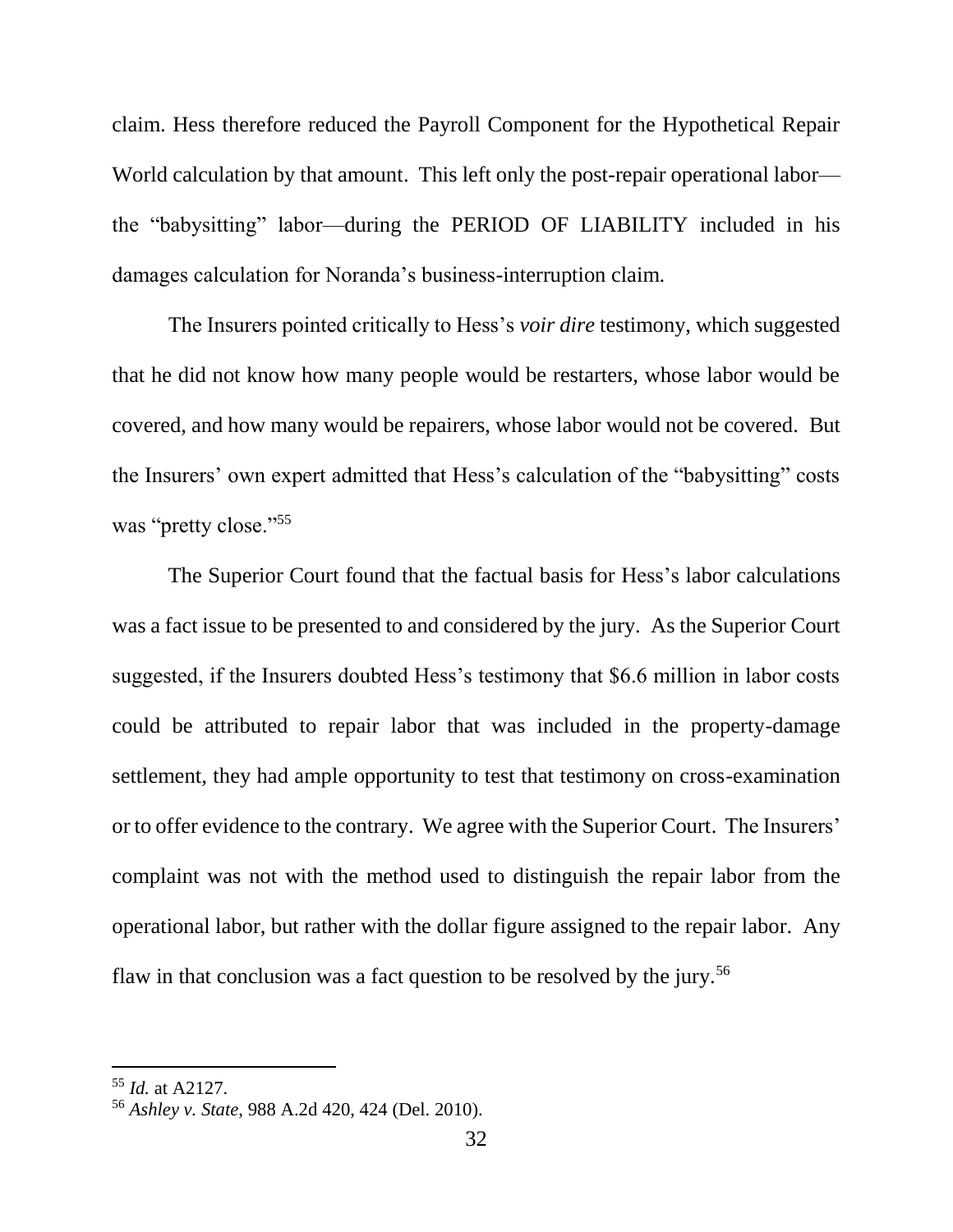The jury was informed of the property-damage settlement and the waiver during the trial and was reminded during the court's instructions that Noranda had already collected under the property-damage coverage. And the court instructed the jury that Noranda was not entitled to recover any damages or expenses that the jury found were covered in the property-damage settlement. Allowing the issue to be resolved by the jury under these circumstances was not an abuse of discretion.

## **D. Noranda's increased hypothetical expense caused by electrical inefficiencies was properly excluded from Noranda's Measurement of Loss calculation.**

In its cross appeal, Noranda argues that the Superior Court erred when it granted the Insurers' motion for judgment as a matter of law and reduced the jury's verdict by the \$7 million Hess attributed to the electrical inefficiency expense in the Hypothetical Repair World.<sup>57</sup> The Superior Court reasoned that the increased electrical expense associated with the hypothetical restart of the pots was a "nonroutine extra expense<sup>[]</sup> unrelated to the normal operation of [Noranda's] business"<sup>58</sup> and, therefore, not encompassed within the Policy's GROSS EARNINGS formula.

Noranda argues that "electricity is a significant cost in aluminum production"<sup>59</sup> and, thus, both the But For World and the Hypothetical Repair World

<sup>57</sup> Hess's total electrical charge totaled \$7,461,117. The jury did not issue a special verdict, but the Superior Court pointed out "the parties seemed to agree that in their calculation of damages, the jury included the \$7 million figure in the damage amount." *Noranda*, 2019 WL 5268696, at \*3. <sup>58</sup> *Id.*

<sup>59</sup> Answering Br. at 61.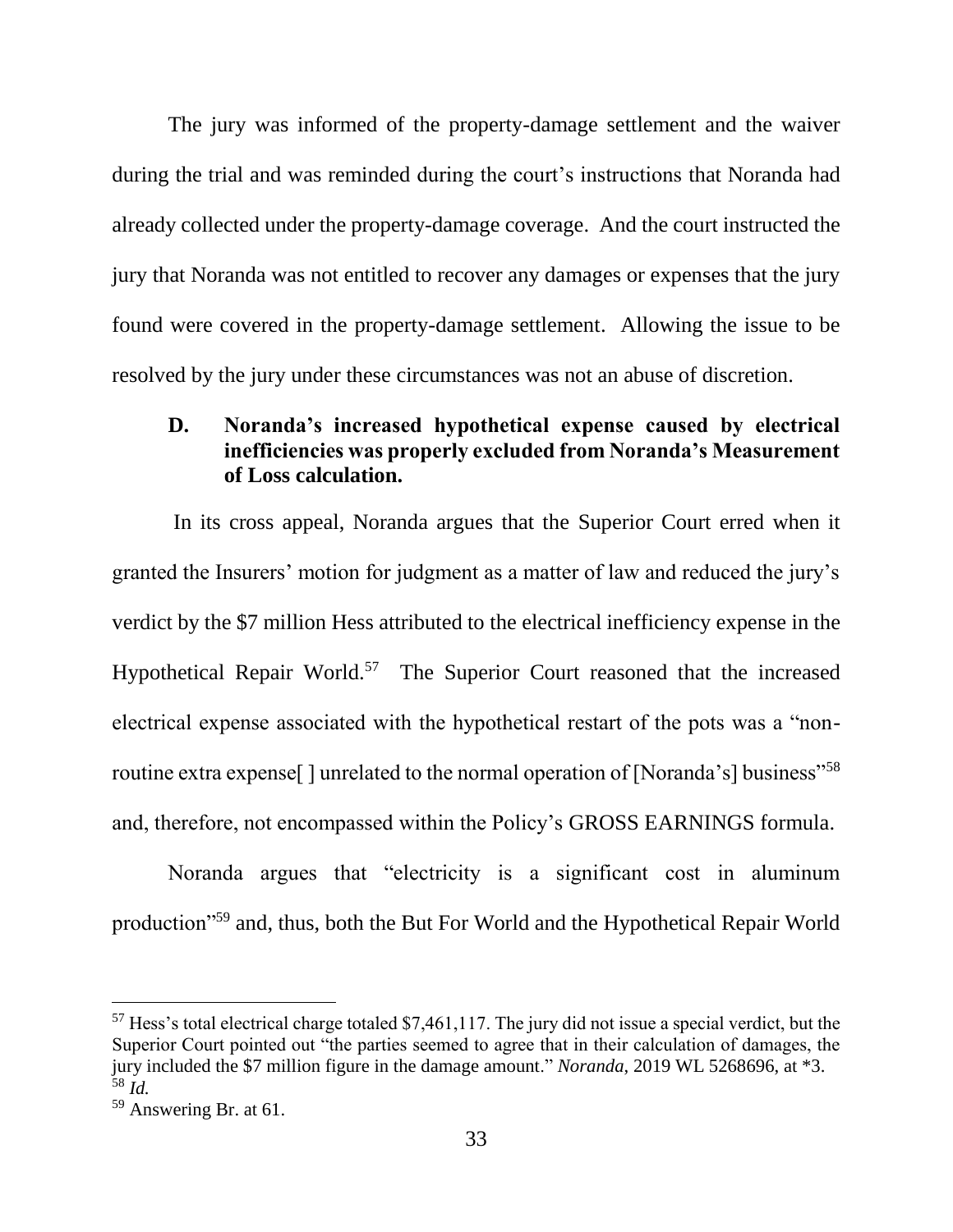calculations must account for electrical expenses. The increased cost associated with the electrical inefficiency should be included in the Measurement of Loss calculation as a normal charge and expense. To do otherwise, according to Noranda, would be fundamentally unfair because it would decrease the measurement of its loss by the amount of increased production during the ramping-up period, without allowing for the costs it would incur to achieve that production.

Noranda's argument has a certain surface appeal and even a kinship with its argument regarding its fluctuating labor expense in the Hypothetical Repair World. After all, earlier in this opinion, we accepted the premise that the labor expense associated with the generation of loss-mitigating revenues must be considered when calculating Noranda's Gross Earnings loss.

Nevertheless, we see a critical distinction between Noranda's labor expense and the electrical inefficiency expense, at least as the two were presented at trial. In particular, Hess's consideration of an increase in labor expense during the rampingup period was merely a component of his calculation of the saved labor expense during the entire PERIOD OF LIABILITY; as such, it was in service of the task of determining the extent to which variable costs were saved during the liability period.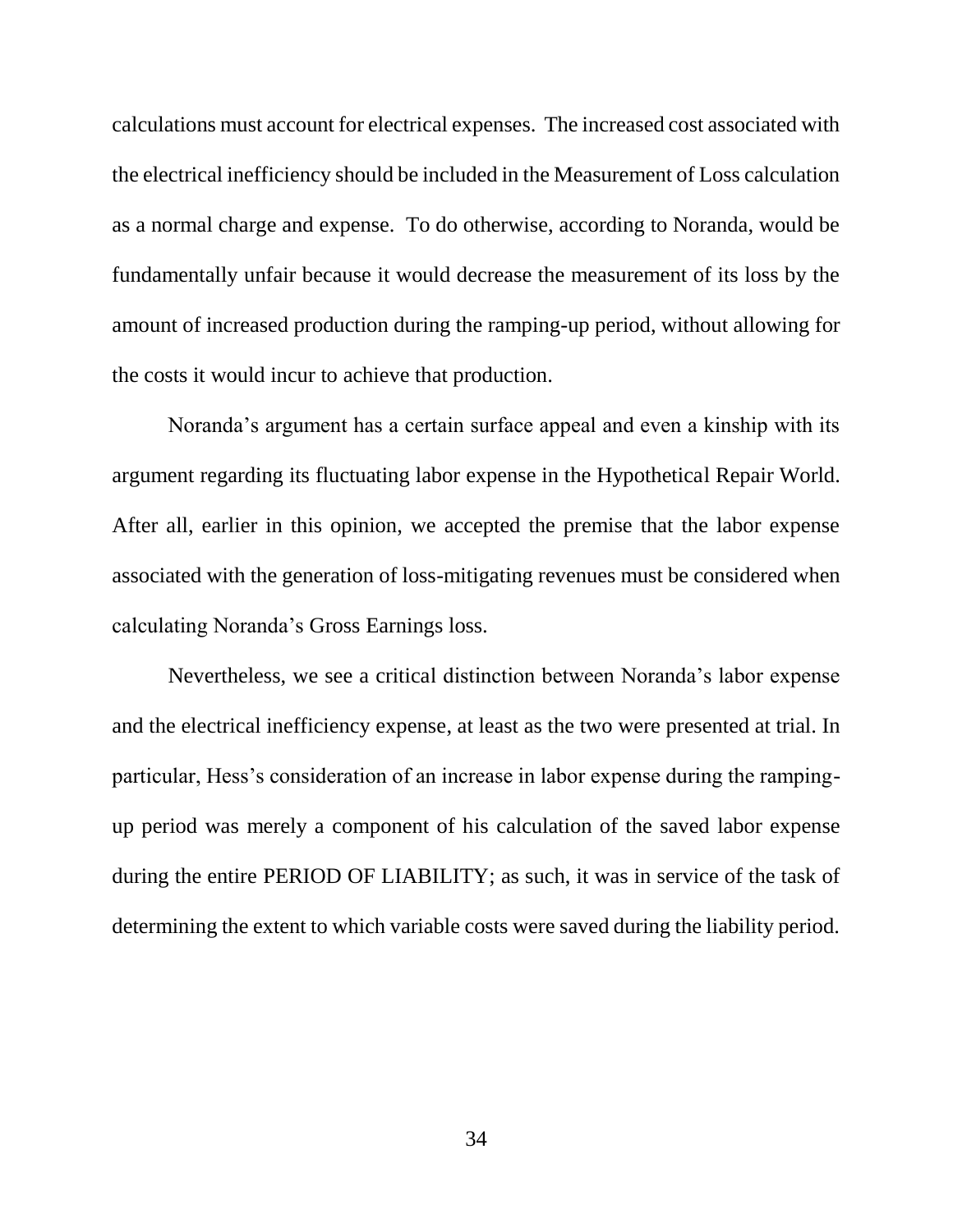Moreover, Noranda tied Hess's saved labor calculation to the Payroll Component of the Policy's GROSS EARNINGS formula.

By contrast, Noranda grounds the addition of the electrical inefficiency claim to the Charges and Expenses Component of the GROSS EARNINGS formula. That subsection calls for the reduction of the insured's gross-earnings loss for "charges and expenses that do not necessarily continue during the interruption of production or suspension of business operations . . . . "<sup>60</sup> We have reviewed Hess's calculations and trial testimony and can find no effort on his part to calculate the extent to which Noranda's electrical expense did not continue or was reduced during the liability period. Instead, he considered the electrical inefficiency as a freestanding "claim" and added it to Noranda's gross-earnings loss.

It is telling that Hess repeatedly referred to the increased expense caused by electrical inefficiency as a "claim," one that he helped Noranda make following the 2009 potline freeze.<sup>61</sup> But in 2009, Noranda restarted the pots and actually incurred the increased electrical expense, which would trigger coverage under the Extra Expense provision of the Policy. Noranda acknowledges that Extra Expense coverage is not available here because, under that provision, to be covered, the extra expense must actually be incurred. This explains, we suspect, why Noranda has

 $60$  App. to Opening Br. at A205.

 $^{61}$  *Id.* at A1659.